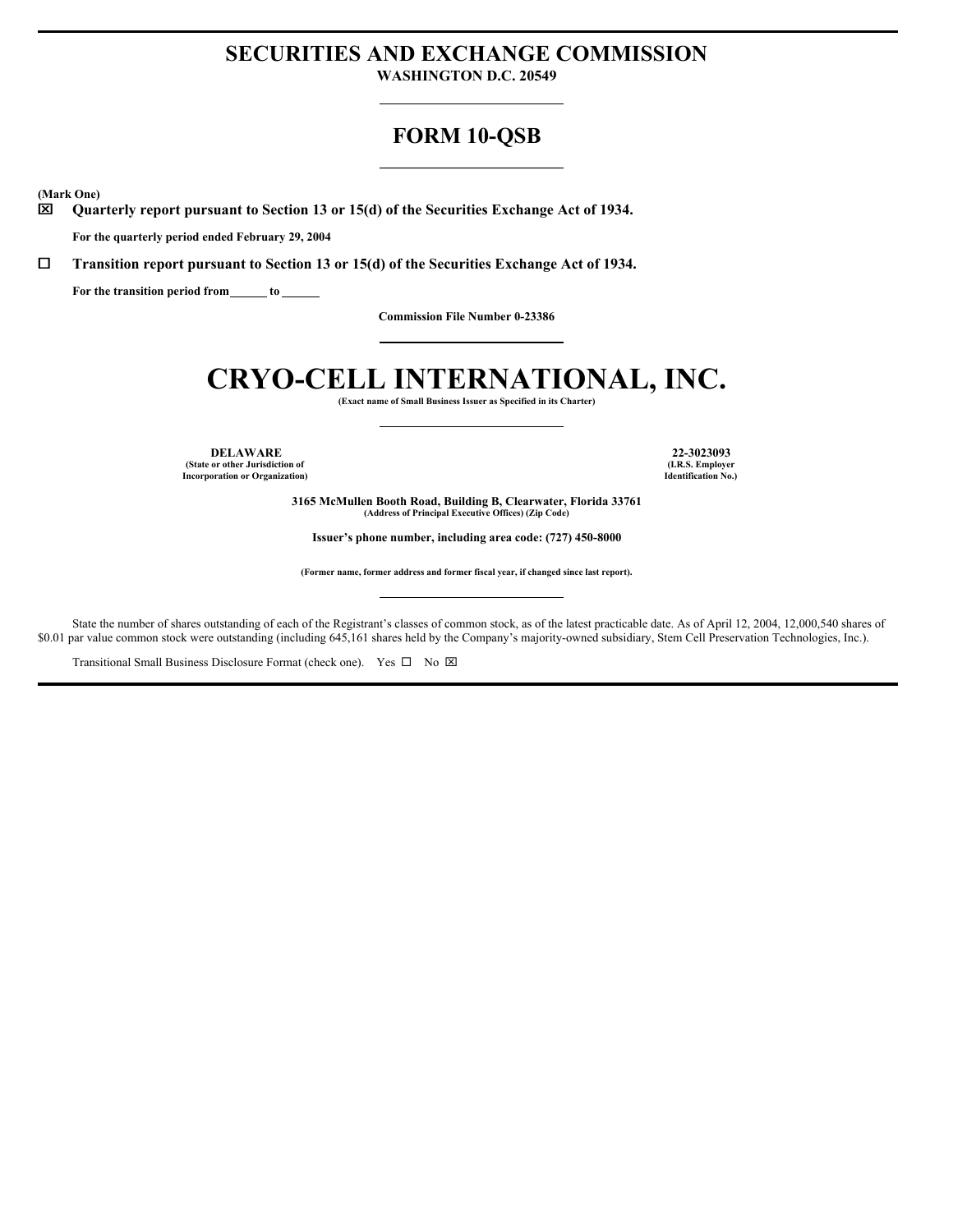#### **TABLE OF CONTENTS**

## **PART I - FINANCIAL INFORMATION (UNAUDITED) Item 1. Financial [Statements](#page-2-0)** [Consolidated](#page-2-1) Balance Sheets 3 Consolidated Statements of Operations and [Comprehensive](#page-3-0) Income (Loss) 4 [Consolidated](#page-4-0) Statements of Cash Flows 5 Notes to [Consolidated](#page-5-0) Financial Statements 6 **Item 2. [Management's](#page-10-0) Discussion and Analysis of Financial Conditions and Results of Operations** 11 **Item 3. Controls and [Procedures](#page-17-0)** 18 **PART II - OTHER [INFORMATION](#page-20-0) Item 1. Legal [Proceedings](#page-20-1)** 21 **Item 2. Changes in [Securities](#page-20-2)** 21 **Item 3. Defaults Upon Senior [Securities](#page-20-3)** 21 **Item 4. [Submission](#page-20-4) of Matters to a Vote of Security Holders** 21 **Item 5. Other [Information](#page-20-5)** 21 **Item 6. [Exhibits](#page-21-0) and Reports On Form 8-K** 22 **[SIGNATURES](#page-22-0)** 23

**PAGE**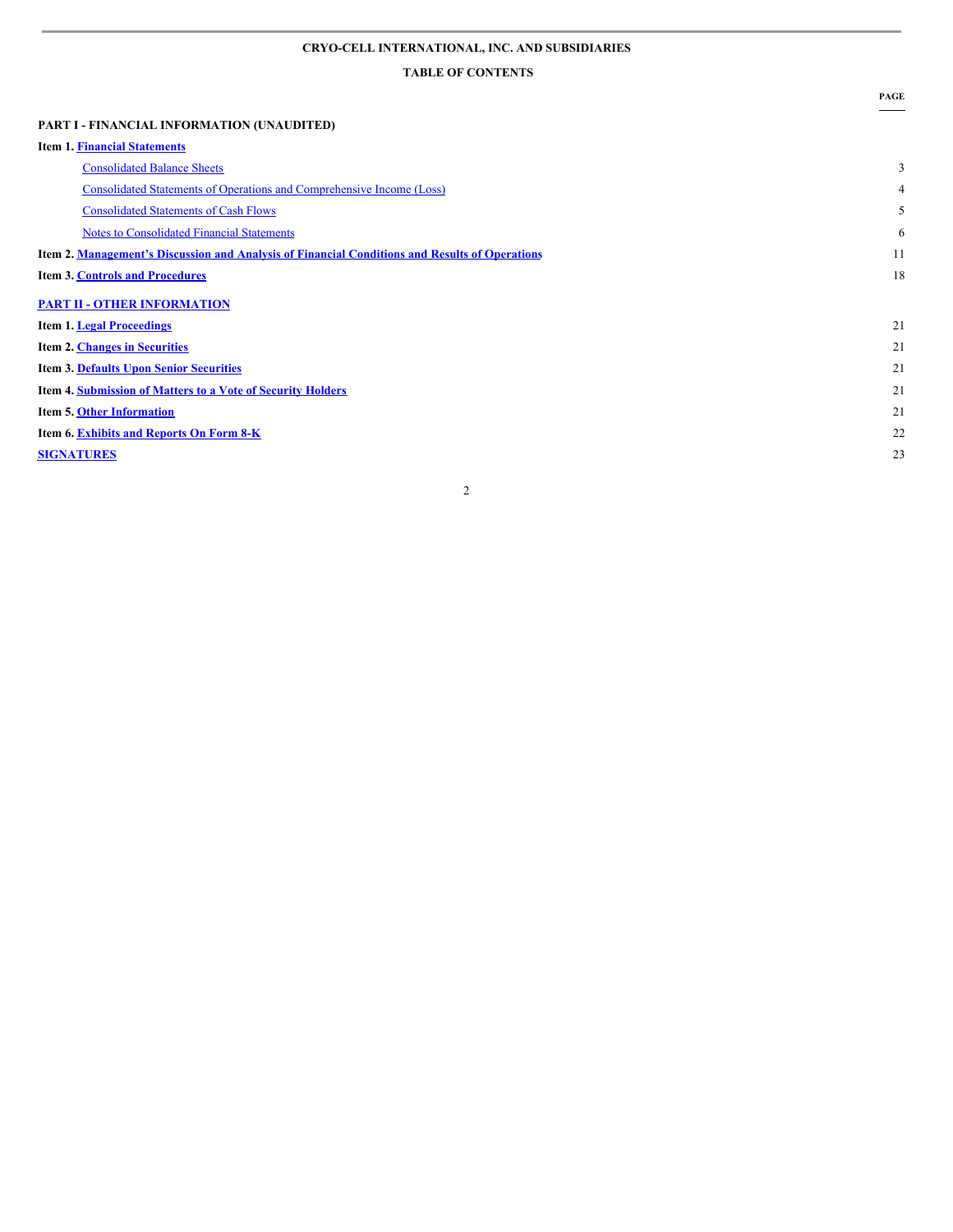<span id="page-2-1"></span>CONSOLIDATED BALANCE SHEETS

## **ASSETS**

<span id="page-2-0"></span>

|                                                                                        | February 29,<br>2004       | November 30.<br>2003      |  |
|----------------------------------------------------------------------------------------|----------------------------|---------------------------|--|
|                                                                                        | (unaudited)                |                           |  |
| <b>Current Assets</b>                                                                  |                            |                           |  |
| Cash and cash equivalents                                                              | \$2,586,250                | \$2,452,006               |  |
| Restricted cash held in escrow                                                         | 957,722                    |                           |  |
| Marketable securities and other investments                                            | 375,171                    | 798,077                   |  |
| Accounts receivable and advances (net of allowance for doubtful accounts of \$200,010) | 680,735                    | 483,926                   |  |
| Receivable – Affiliates (net of allowance for doubtful accounts of \$128,540)          | 135,022                    | 195,022                   |  |
| Notes receivable                                                                       | 100,000                    | 100,000                   |  |
| Prepaid expenses and other current assets                                              | 269,479                    | 366,579                   |  |
|                                                                                        |                            |                           |  |
| Total current assets                                                                   | 5,104,379                  | 4,395,610                 |  |
|                                                                                        |                            |                           |  |
| <b>Property and Equipment-net</b>                                                      | 1,310,828                  | 1,354,619                 |  |
|                                                                                        |                            |                           |  |
| <b>Property and Equipment-held for sale</b>                                            | 145,000                    |                           |  |
|                                                                                        |                            |                           |  |
|                                                                                        |                            |                           |  |
| <b>Other Assets</b>                                                                    |                            |                           |  |
| Marketable securities and other investments                                            | 668.102                    | 468,102                   |  |
| Receivable – Revenue sharing agreement                                                 | 38,775                     | 100,525                   |  |
| Investment in Saneron CCEL Therapeutics, Inc.                                          | 804,345                    | 799,328                   |  |
| Deposits and other assets                                                              | 92,860                     | 99,004                    |  |
|                                                                                        |                            |                           |  |
| Total other assets                                                                     | 1,604,082                  | 1,466,959                 |  |
|                                                                                        |                            |                           |  |
| <b>Total assets</b>                                                                    | 8.164.289<br><sup>\$</sup> | 7,217,188<br>$\mathbb{S}$ |  |

## **LIABILITIES AND STOCKHOLDERS' DEFICIT**

|                                                                                                                     | February 29,<br>2004  | November 30,<br>2003     |
|---------------------------------------------------------------------------------------------------------------------|-----------------------|--------------------------|
| <b>Current Liabilities</b>                                                                                          |                       |                          |
| Accounts payable                                                                                                    | 546,284<br>S          | 340,731<br><sup>\$</sup> |
| Loan payable to related party                                                                                       | 195,000               | 145,000                  |
| Accrued expenses                                                                                                    | 1,784,472             | 1,637,540                |
| Deferred revenue                                                                                                    | 2,271,574             | 2,108,292                |
| Total current liabilities                                                                                           | 4,797,330             | 4,231,563                |
| <b>Other Liabilities</b>                                                                                            |                       |                          |
| Deferred revenue                                                                                                    | 1,895,743             | 1,686,916                |
| Long-Term Liability-Revenue sharing agreements                                                                      | 3,750,000             | 3,750,000                |
| Deferred consulting obligation                                                                                      | 1,307,289             | 1,339,718                |
| Total other liabilities                                                                                             | 6,953,032             | 6,776,634                |
| <b>Minority Interest</b>                                                                                            |                       |                          |
|                                                                                                                     |                       |                          |
| <b>Stockholders' Deficit</b>                                                                                        |                       |                          |
| Preferred stock (\$.01 par value, 500,000 authorized and none issued)                                               |                       |                          |
| Common stock (\$.01 par value, 20,000,000 authorized; 11,355,379 as of February 29, 2004, and 11,352,379 issued and |                       |                          |
| outstanding)<br>Additional paid-in capital                                                                          | 113,554<br>23,312,140 | 113,524<br>23,295,659    |
| Treasury stock                                                                                                      | (839, 301)            | (839, 301)               |
| Accumulated other comprehensive loss                                                                                | (137, 386)            | (111, 522)               |
| Accumulated deficit                                                                                                 | (26,035,080)          | (26, 249, 369)           |
| Total stockholders' deficit                                                                                         | (3,586,073)           | (3,791,009)              |
|                                                                                                                     | \$8,164,289           | \$7,217,188              |
|                                                                                                                     |                       |                          |

The accompanying notes are an integral part of these consolidated financial statements.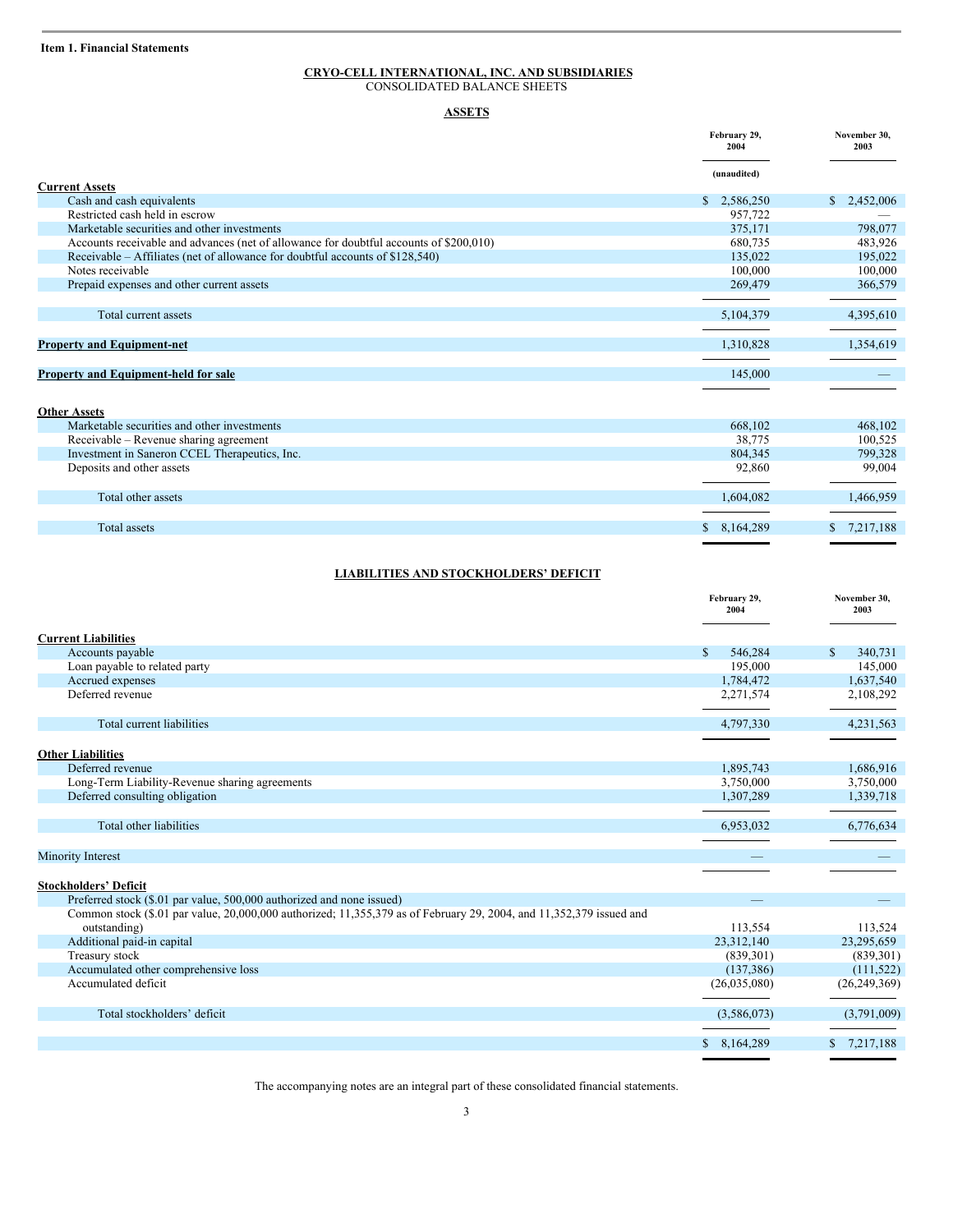<span id="page-3-0"></span>CONSOLIDATED STATEMENTS OF OPERATIONS AND COMPREHENSIVE INCOME (LOSS)

(Unaudited)

|                                                                                         |              | <b>Three Months Ended</b> |              |                                       |
|-----------------------------------------------------------------------------------------|--------------|---------------------------|--------------|---------------------------------------|
|                                                                                         |              | February 29,<br>2004      |              | February 28,<br>2003                  |
| Revenue                                                                                 |              | \$2,577,810               |              | \$1,430,734                           |
|                                                                                         |              |                           |              |                                       |
| <b>Costs and Expenses:</b>                                                              |              |                           |              |                                       |
| Cost of sales<br>Marketing, general & administrative expenses                           |              | 625,152<br>1,541,837      |              | 627,736<br>1,402,108                  |
| Research, development and related engineering                                           |              | 37,630                    |              | 31,718                                |
| Depreciation and amortization                                                           |              | 100,750                   |              | 82,507                                |
|                                                                                         |              |                           |              |                                       |
| Total cost and expenses                                                                 |              | 2,305,369                 |              | 2,144,069                             |
| <b>Operating Income (Loss)</b>                                                          |              | 272,441                   |              | (713, 335)                            |
|                                                                                         |              |                           |              |                                       |
| <b>Other Income (Expense):</b><br>Interest income                                       |              | 6,955                     |              | 29,247                                |
| Interest expense                                                                        |              | (176, 112)                |              | (126, 104)                            |
| Other income                                                                            |              | 77,235                    |              | 32,806                                |
| Settlement on insurance claim                                                           |              | 135,338                   |              |                                       |
| Loss on sale of fixed asset                                                             |              | (2,625)                   |              | —                                     |
| Gain on sale of marketable securities                                                   |              | 2,958                     |              |                                       |
| Total other income                                                                      |              | 43,749                    |              | (64, 051)                             |
|                                                                                         |              |                           |              |                                       |
| Income (loss) before minority interest, income taxes and equity in losses of affiliates |              | 316,190                   |              | (777, 386)                            |
| Income taxes                                                                            |              |                           |              |                                       |
| Equity in (losses) income of affiliates                                                 |              | (6,613)                   |              | 23,756                                |
| Minority interest                                                                       |              |                           |              | $\hspace{1.0cm} \rule{1.5cm}{0.15cm}$ |
|                                                                                         |              | (6,613)                   |              | 23,756                                |
|                                                                                         |              |                           |              |                                       |
| Income (loss) from continuing operations<br>Loss on discontinued operations             |              | 309,577<br>(95, 288)      |              | (753, 630)<br>(205, 023)              |
|                                                                                         |              |                           |              |                                       |
| <b>Net Income (Loss)</b>                                                                | \$           | 214,289                   | \$           | (958, 653)                            |
| Net income (loss) from continuing operations per common share - basic and diluted       | \$           | 0.03                      | $\$$         | (0.06)                                |
| Net income (loss) from discontinued operations per common share - basic and diluted     | \$           | (0.01)                    | \$           | (0.02)                                |
| Net income (loss) per common share - basic and diluted                                  | $\mathbb{S}$ | 0.02                      | $\mathbb{S}$ | (0.08)                                |
|                                                                                         |              |                           |              |                                       |
| Weighted average common shares outstanding - basic                                      |              | 11,354,225                |              | 11,352,379                            |
| Weighted average common shares outstanding - diluted                                    |              | 11,638,719                |              | 11,352,379                            |
| Comprehensive income (loss):                                                            |              |                           |              |                                       |
| Net income (loss):                                                                      | \$           | 214,289                   | $\mathbb{S}$ | (958, 653)                            |
| Other comprehensive income (loss):                                                      |              |                           |              |                                       |
| Net change in unrealized loss from marketable securities                                |              | (24, 847)                 |              | (117,786)                             |
| Comprehensive income (loss)                                                             | \$           | 189,442                   |              | (1,076,439)                           |

The accompanying notes are an integral part of these consolidated financial statements .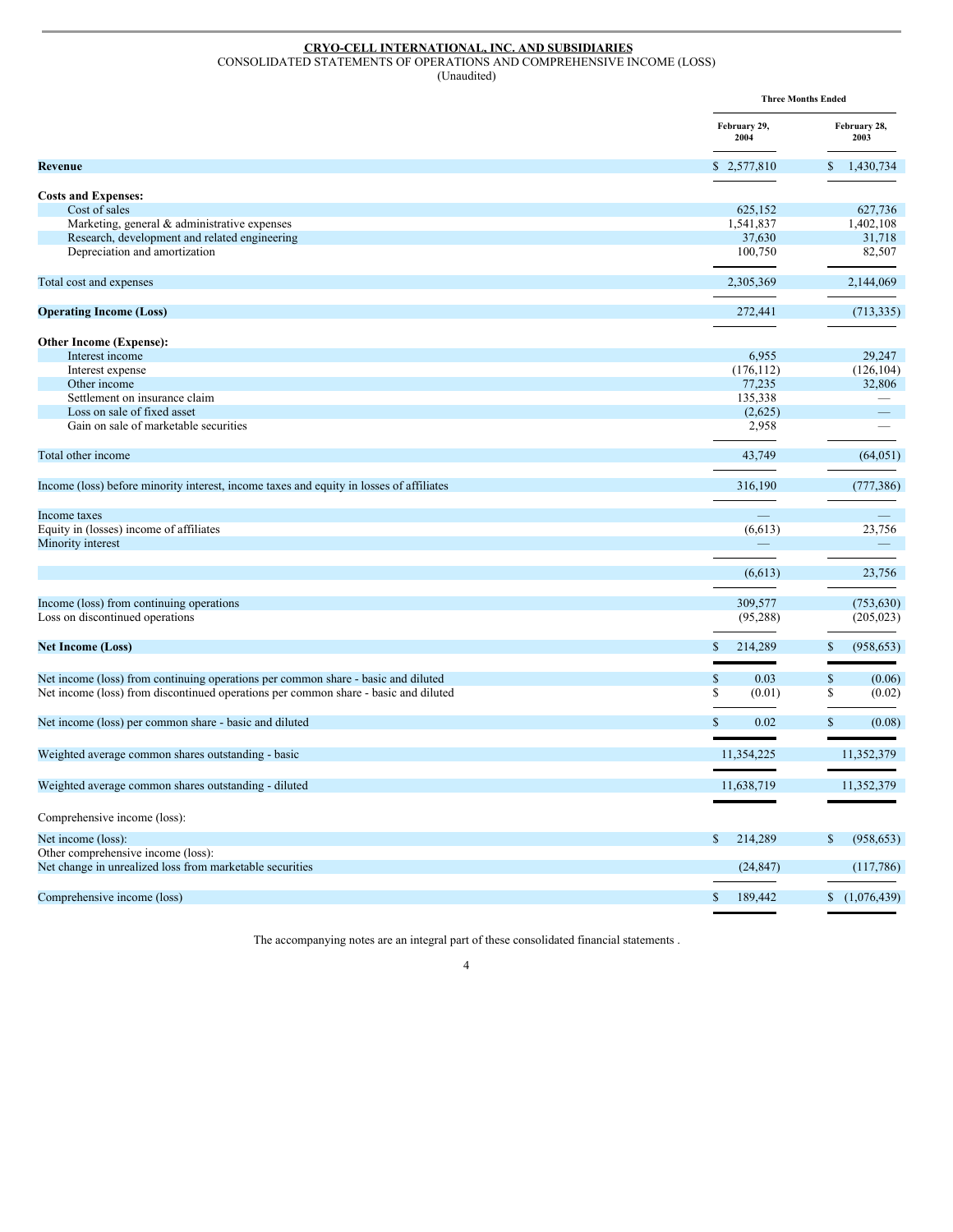<span id="page-4-0"></span>CONSOLIDATED STATEMENTS OF CASH FLOWS

|                                                                                                       | <b>Three Months Ended</b> |                      |
|-------------------------------------------------------------------------------------------------------|---------------------------|----------------------|
|                                                                                                       | February 29,<br>2004      | February 28,<br>2003 |
| <b>Cash Flows from Operating Activities</b>                                                           |                           |                      |
| Net Income (Loss)                                                                                     | \$<br>214,289             | $$^{(958,653)}$$     |
| Adjustments to reconcile net income (loss) to cash provided by (used in) in operating activities:     |                           |                      |
| Depreciation and amortization                                                                         | 124,081                   | 97,757               |
| Gain on sale of marketable securities held to maturity                                                | (2,958)                   |                      |
| Loss on sale of property and equipment                                                                | 2,625                     | $=$                  |
| Compensatory element of stock options                                                                 | 14,891                    | 6,204                |
| Provision for doubtful accounts                                                                       | $\qquad \qquad -$         | 66,000               |
| Dividend income reinvested in marketable securities                                                   |                           | (8,710)              |
| Equity in losses of affiliates                                                                        | (5,017)                   | (23,756)             |
| Changes in assets and liabilities:                                                                    |                           |                      |
| Restricted cash held in escrow                                                                        | (957, 722)                |                      |
| Accounts receivable and advances                                                                      | (196, 809)                | (90, 741)            |
| Receivable - Affiliates                                                                               | 60,000                    | 67,194               |
| Deferred consulting fees                                                                              |                           | 34,661               |
| Prepaid expenses and other current assets                                                             | 97,100                    | (112,265)            |
| Deposits                                                                                              | 6,144                     | (250)                |
| Accounts payable                                                                                      | 205.553                   | 32,223               |
| Deferred revenue                                                                                      | 372,109                   | 476,757              |
| Receivable - revenue sharing agreements                                                               | 61,750                    | 40,056               |
|                                                                                                       | 146,932                   | (311,043)            |
| Accrued expenses                                                                                      |                           |                      |
| Net cash provided by (used in) operating activities                                                   | 142,968                   | (684, 566)           |
|                                                                                                       |                           |                      |
| Cash flows from investing activities:                                                                 |                           |                      |
| Purchases of property and equipment                                                                   | (230,515)                 | (88, 017)            |
| Sale of property and equipment                                                                        | 2,600                     |                      |
| Proceeds from sale of marketable securities                                                           | 200,000                   |                      |
| Net cash used in investing activities                                                                 | (27, 915)                 | (88, 017)            |
| Cash flows from financing activities                                                                  |                           |                      |
| Proceeds from the exercise of stock options                                                           | 1,620                     |                      |
| Proceeds from loan payable to related party                                                           | 50,000                    |                      |
| Repayments of deferred consulting obligation                                                          | (32, 429)                 | (26, 150)            |
| Repayment of capital leases                                                                           |                           | (833)                |
|                                                                                                       |                           |                      |
| Net cash provided by (used in) financing activities:                                                  | 19,191                    | (26,983)             |
|                                                                                                       |                           |                      |
| Increase (Decrease) in cash and cash equivalents                                                      | 134,244                   | (799, 566)           |
| Cash and cash equivalents - beginning of period                                                       | 2,452,006                 | 1,935,532            |
| Cash and cash equivalents - end of period                                                             | \$2,586,250               | \$1,135,966          |
|                                                                                                       |                           |                      |
| Supplemental disclosure of cash flow information:                                                     |                           |                      |
| Interest                                                                                              | 176,112<br>S.             | 126,104<br>S.        |
| Income taxes                                                                                          | S.                        | \$                   |
|                                                                                                       |                           |                      |
| Supplemental schedules of non-cash investing and financing activities:                                |                           |                      |
| Change in unrealized net gain (loss) as a component of marketable securities and shareholders' equity | 25,865<br>\$.             | \$<br>(4,786)        |
|                                                                                                       |                           |                      |

The accompanying notes are an integral part of these consolidated financial statements.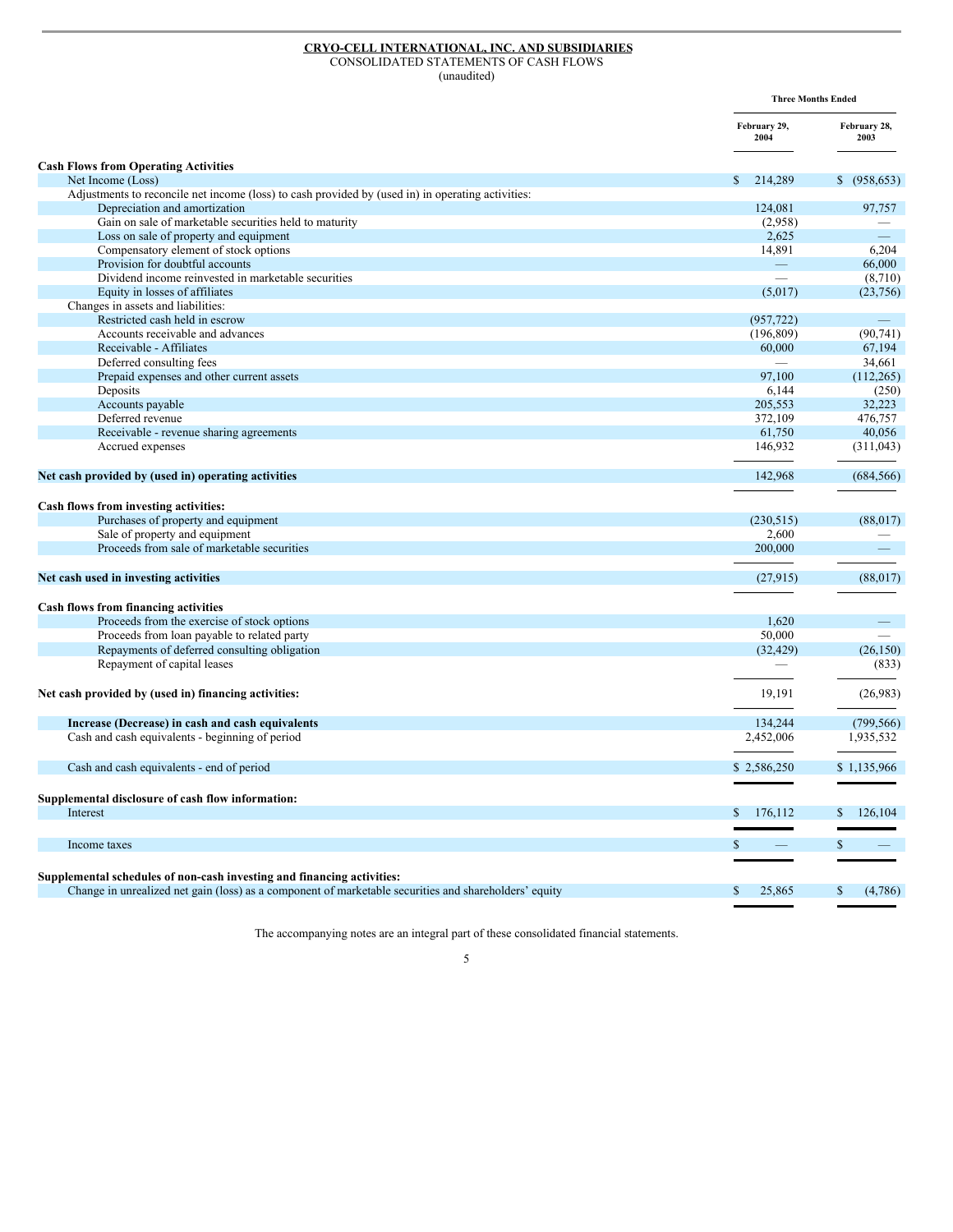#### <span id="page-5-0"></span>**CRYO-CELL INTERNATIONAL, INC. AND SUBSIDIARIES NOTES TO CONSOLIDATED FINANCIAL STATEMENTS February 29, 2004 (Unaudited)**

#### **Note 1 - Basis of Presentation**

The unaudited consolidated financial statements including the Consolidated Balance Sheets as of February 29, 2004, Consolidated Statements of Operations and Comprehensive Income (Loss) and Cash Flows for the three months ended February 29, 2004 and February 28, 2003 have been prepared by CRYO-CELL International, Inc. and its subsidiaries ("the Company"). In the opinion of Management, all adjustments (which include only normal recurring adjustments) necessary to present fairly the financial position, results of operations, and changes in cash flows for all periods presented have been made.

The unaudited consolidated financial statements herein have been prepared pursuant to the rules and regulations of the Securities and Exchange Commission for interim financial reporting. Certain financial information and note disclosures which are normally included in annual financial statements prepared in accordance with accounting principles generally accepted in the United States of America have been condensed or omitted pursuant to those rules and regulations. It is suggested that these consolidated financial statements be read in conjunction with the financial statements and notes thereto included in the Company's November 30, 2003 Annual Report on Form 10-KSB.

#### **Revenue Recognition**

During the first quarter of 2003, the Company changed its method of recognizing enrollment fee revenue. Through November 30, 2002, the Company recognized enrollment fees upon completion of the enrollment into the U-Cord storage program. Beginning December 1, 2002, enrollment fees and the related direct incremental costs associated with these fees are deferred and recognized once the processing of the specimens is completed. The cumulative effect of the change as of November 30, 2002, would have been a reduction of the accumulated deficit of approximately \$102,000. The cumulative impact of the change is reflected in the three months ended February 28, 2003. Management does not believe that the impact of this adjustment is material to the operating results and earnings for the year ending November 30, 2003 or to prior years.

The Company records revenue from processing and storage of specimens. The Company recognizes revenue from processing fees upon completion of processing and cellular storage fees ratably over the contractual storage period. The Company also records revenue from shipping and handling when earned and includes in revenue. Shipping and handling costs are expensed and included in cost of sales.

#### **Reclassification**

Certain reclassifications have been made to the November 30, 2003 balance sheet to conform to the 2004 quarterly presentation, including the reclassification of the remaining initial value of the Company stock held by Saneron of approximately \$303,000 within stockholders' equity to treasury stock.

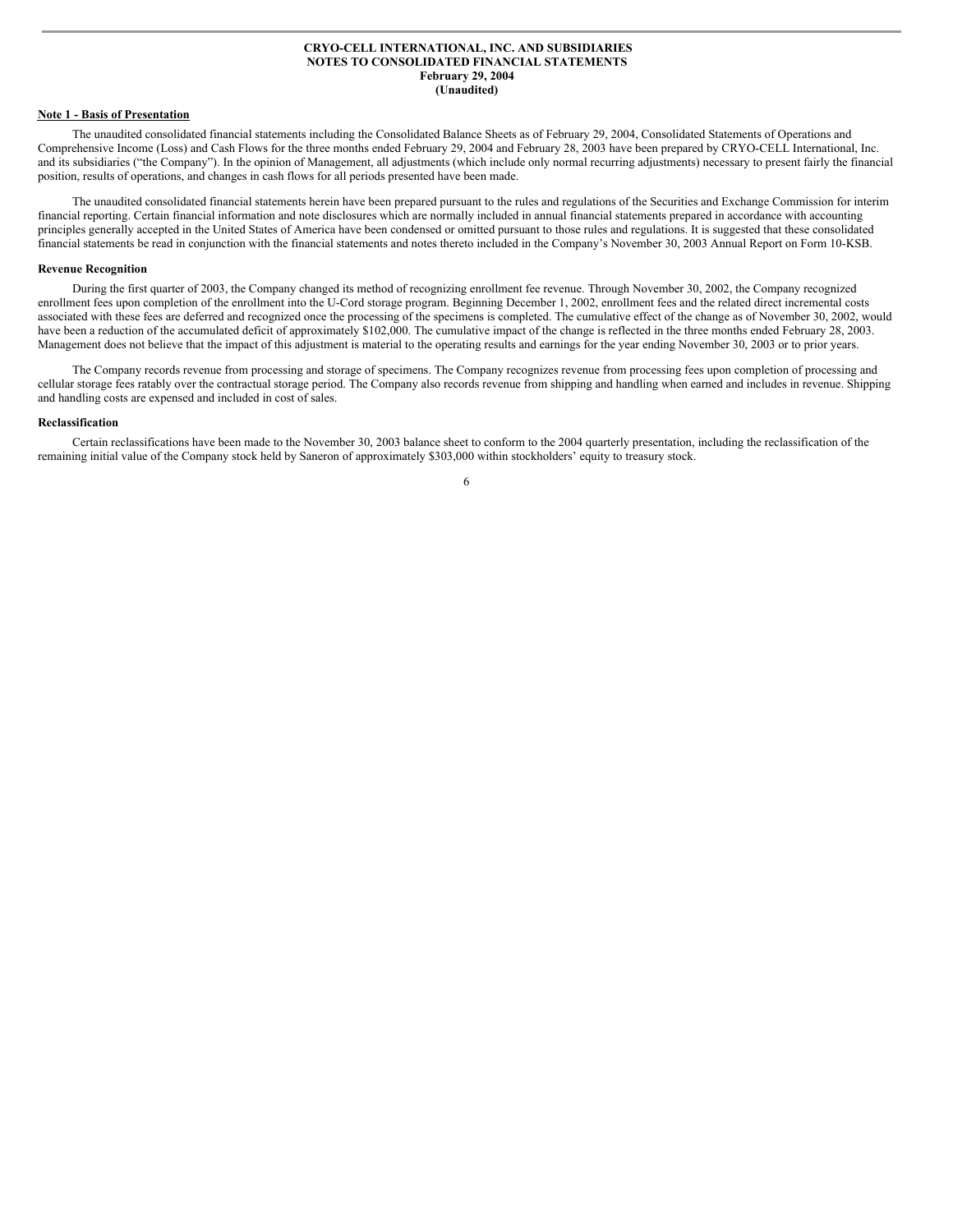#### **Note 2 – Earnings per Common Share**

Earnings (Loss) per share data is based on net income (loss) and not comprehensive income (loss). The following table sets forth the calculation of basic and diluted earnings per share:

|                                                                | For the<br>three months ended<br><b>February 29, 2004</b> | For the<br>three months ended<br><b>February 28, 2003</b> |
|----------------------------------------------------------------|-----------------------------------------------------------|-----------------------------------------------------------|
| Numerator:                                                     |                                                           |                                                           |
| Net Income (Loss)                                              | \$<br>214,289                                             | \$<br>(958, 653)                                          |
| Denominator:                                                   |                                                           |                                                           |
| Weighted-average shares outstanding-basic                      | 11,354,225                                                | 11,352,379                                                |
| Dilutive common shares issuable upon exercise of stock options | 284,494                                                   |                                                           |
|                                                                |                                                           |                                                           |
| Weighted-average shares-diluted                                | 11,638,719                                                | 11,352,379                                                |
|                                                                |                                                           |                                                           |
| Earnings (loss) per share:                                     |                                                           |                                                           |
| Basic                                                          | S<br>.02                                                  | \$<br>(.08)                                               |
|                                                                |                                                           |                                                           |
| Diluted                                                        | S<br>.02                                                  | (.08)<br>\$                                               |
|                                                                |                                                           |                                                           |

For the three months ended February 29, 2004, options to purchase 376,900 shares of common stock were outstanding during the period but were not included in the computation of diluted earnings per share because the options' exercise prices were greater than the average market price of the common shares, and therefore, the effect would be anti-dilutive.

For the three months ended February 28, 2003, basic and diluted earnings (loss) per share was computed by dividing net income by the weighted average number of common shares outstanding during the period. The Company did not present diluted earnings per share for the three months ended February 28, 2003, as the effect of potentially dilutive shares from outstanding stock options would be antidilutive.

#### **Note 3 – Legal Proceedings**

The Company is involved in the following legal proceedings:

On February 22, 2002 the Company was named as a defendant in a complaint filed by Pharmastem Therapeutics, Inc. in the United States District Court of Delaware (Wilmington), Case No. 02-148-GMS, alleging patent infringement. Pharmastem, a Delaware corporation, named eight companies (three of which are now out of business) involved in cord blood banking. The suit sought an injunction against the companies, an unspecified amount of damages or royalties, treble damages and attorney's fees. The trial was held in October 2003 and pursuant to a jury verdict entered on October 30, 2003, a judgment has been entered against the Company in the amount of \$957,722 for revenues generated for specimens processed and stored from April 11, 2000 through August 31, 2003. The Company recognized a liability as of the year ended November 30, 2003 in the amount of the judgment and an additional expense in the amount of \$145,000 for revenue generated for specimens processed and stored for the three months ended November 30, 2003 and recorded this as an accrued expense in the accompanying consolidated financial statements. The Company accrued an additional expense in the amount of \$153,000 for the three months ended February 29, 2004 for revenues generated for specimens processed and stored during the first quarter of fiscal 2004 and will continue to accrue an expense at the rate of 6.125% of future revenue derived from the processing of new umbilical cord blood collections and for the storage of cord blood units, until the resolution of pending post-trial motions, recognizing that it is probable that damages will continue to accrue at that rate should the judgment remain in effect. In December 2003, the Company transferred \$957,722 into an escrow account, which has been reflected as restricted cash in the accompanying consolidated balance sheets. The defendants, including the Company, have filed motions for post-trial relief, and execution of the judgment has been stayed pending disposition of those motions. The plaintiff has also filed motions seeking an award of approximately \$2,800,000 for enhanced damages, counsel fees and interest, as well as for a permanent injunction against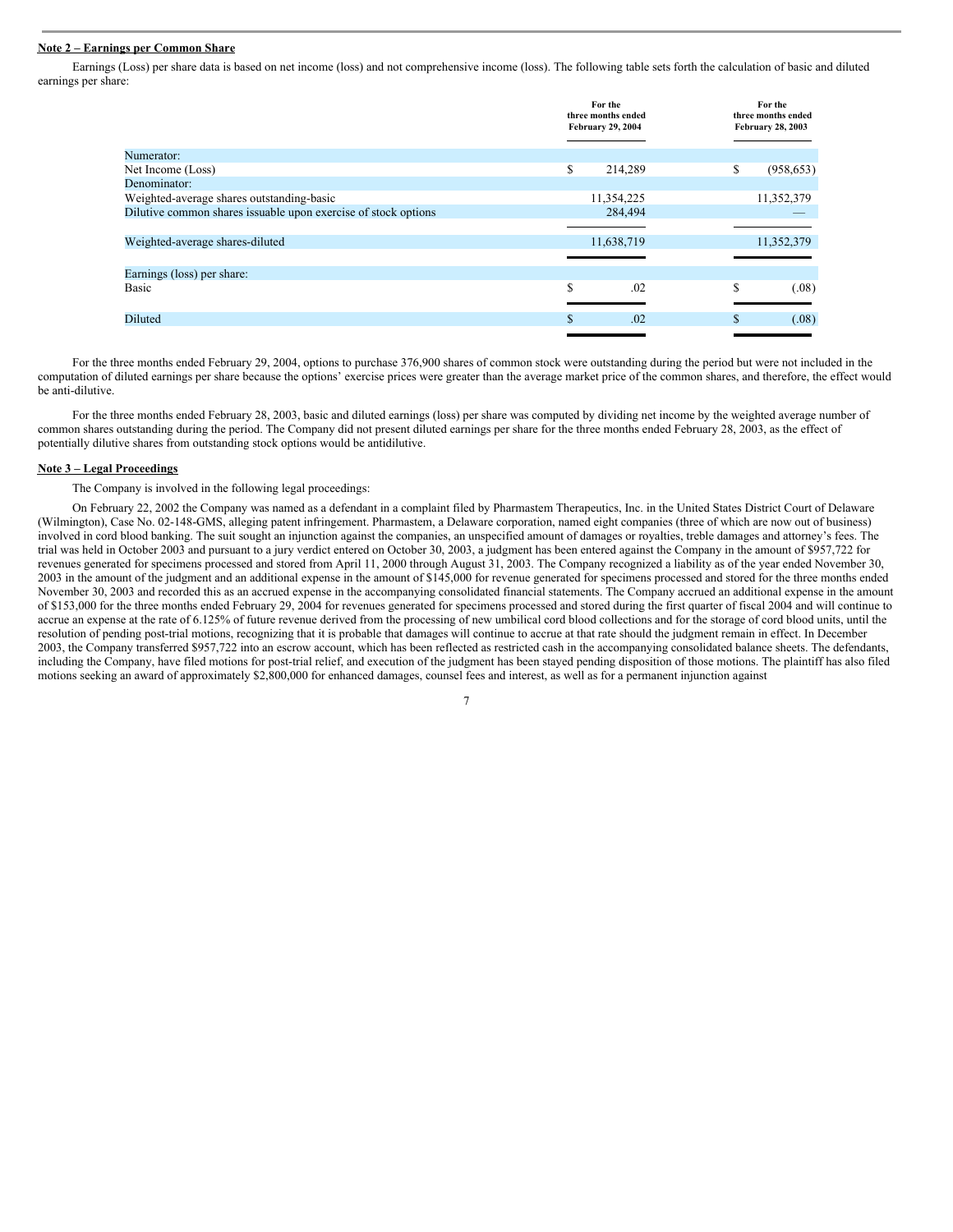future infringement. Such an injunction, if granted and not stayed or reversed on appeal, would have a material adverse effect on the Company, and could require the Company to enter into an unfavorable license agreement. The Company has not accrued the \$2,800,000 as of February 29, 2004, as the Company feels the likelihood of this judgment is remote. Briefing on the post-trial motions of both sides is complete. The Company believes that its motions for post-trial relief are meritorious, but no assurance can be given as to how the Court will rule on the motions. An appeal is likely to follow disposition of those motions.

In March 2003, CRYO-CELL Europe, N.V., now known as Life-Sciences Group, N.V. ("CCEU") was served with a letter terminating the Company's license agreement with a CCEU affiliate. On April 15, 2003, the Company commenced legal proceedings against CCEU and an affiliated corporation in the Hague, Netherlands, for a preliminary injunction restraining CCEU from using the "CRYO-CELL" name. On or about May 30, 2003, the Company voluntarily withdrew its preliminary injunction application. In July 2003, the Company commenced legal proceedings against CCEU and a affiliated corporation in the Hague, Netherlands, for a preliminary injunction restraining CCEU from using the "CRYO-CELL" name. In September 2003, the Company and CCEU reached a settlement of the issues in the Dutch proceedings, whereby CCEU agreed to stop using "CRYO-CELL" in its name and the names of its affiliates, and to transfer its related internet domain names to the Company.

The Company has settled its lawsuit against CCEU, and its affiliate CRYO-CELL Switzerland AG, now known as Life Sciences AG (collectively, "Life Sciences"), which was pending in the Circuit Court of the Sixth Judicial District in the State of Florida. In the lawsuit, the Company had sought to recover money damages, unpaid royalty payments due under a license agreement with the Company, and other relief. The license agreement granted COLTEC, Ltd. and its affiliates an exclusive license to market the Company's U-Cord program in Europe and allowed them to directly market the U-Cord program, sell revenue sharing agreements or further sub-license the marketing rights throughout Europe. Life Sciences assumed COLTEC's rights and obligations under the license agreement. The Company had previously advised Life Sciences that, by the Company's calculation, it owed the Company \$323,562 in unpaid royalties. Life Sciences denied liability and asserted a counterclaim for damages and rescission of the license agreement. The Company recognized as an expense in fiscal 2002, a provision for doubtful accounts of approximately \$129,000 as an estimate of that portion of the royalty that may not be paid. On February 17, 2004, the Company settled the litigation with Life Sciences. The terms of the settlement are confidential. As a result of the settlement, the claims and counterclaim in the lawsuit have been dismissed with prejudice.

Between May and July 2003, ten putative class action complaints were filed in the United States District Court of the Middle District of Florida against the Company, certain current and former officers and directors of the Company and two accounting firms who previously audited the Company's consolidated financial statements. All ten complaints allege violations of federal securities laws, including improper recognition of revenue in the consolidated financial statements presented in certain public reports of the Company. The complaints generally seek, among other things, certification of a class of persons who purchased the Company's common stock between March 16, 1999 and May 20, 2003 and unspecified damages. On October 22, 2003, all ten complaints were consolidated (Case No. 03-CV-1011). On February 17, 2004, the court appointed lead plaintiffs. Pursuant to the court's scheduling order, the lead plaintiffs have until April 30, 2004 to file an amended complaint, after which the Company will respond to the amended allegations. The Company believes the litigation is without merit and intends to defend the litigation vigorously. The Company's maximum deductible under its Directors and Officers insurance policy for this claim is \$175,000.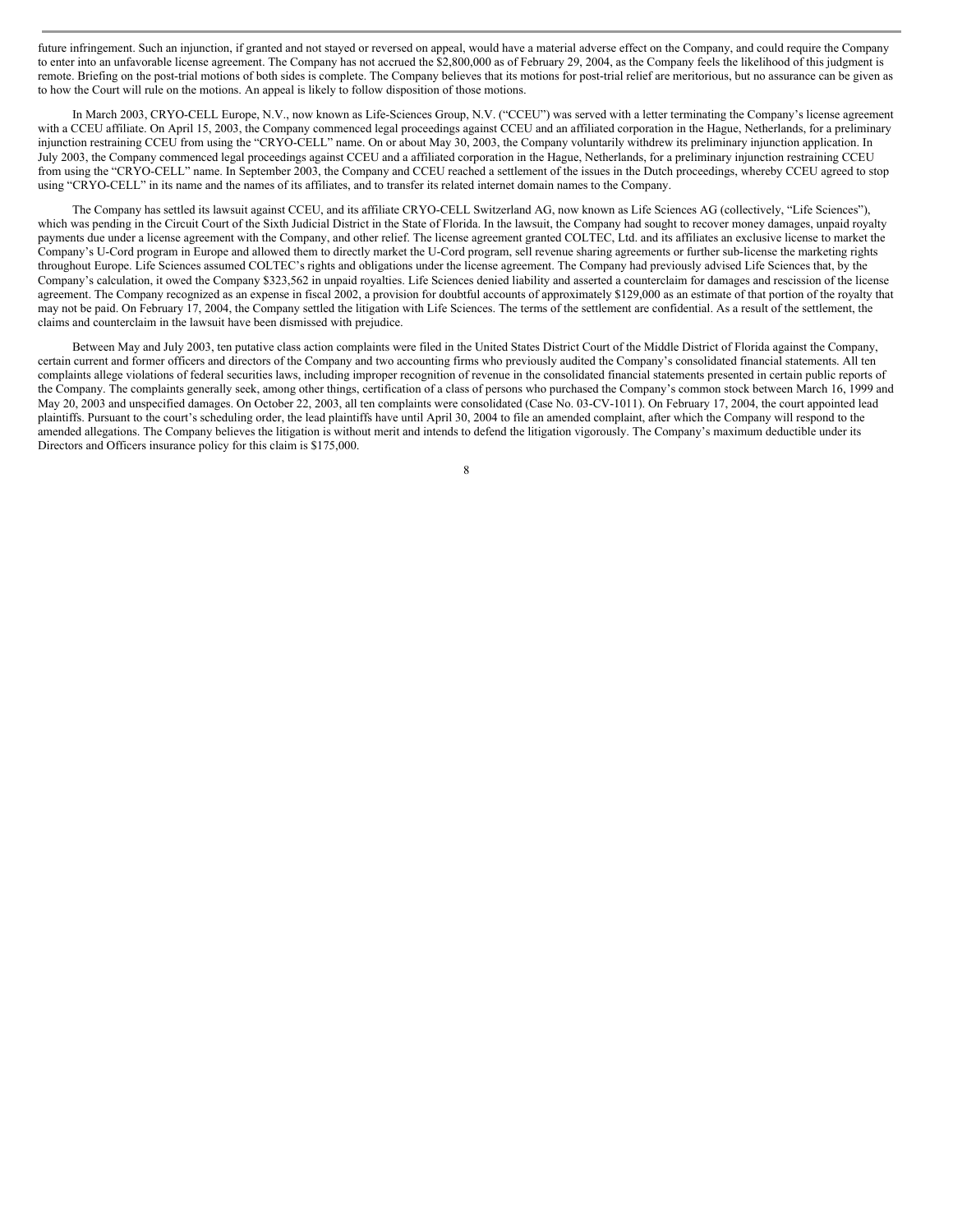#### **Note 4 - Investments in Subsidiaries and Affiliates**

#### **Saneron CCEL Therapeutics, Inc. (Saneron)**

The Company has ownership interest of approximately 43% in Saneron, which is accounted for under the equity method of accounting, along with approximately \$684,000 as of February 29, 2004 and November 30, 2003 that represents goodwill and is reflected in the investment balance. As of November 30, 2003, independent valuations appraised the Company's approximate 43% interest in Saneron at \$900,000. As of November 30, 2003, the decline in value was considered other than temporary. Due to the permanent decline in the value of the Company's 43% interest in 2003, the Company recorded a charge of approximately \$616,000 to impairment of assets in fiscal 2003, to properly reflect the investment balance. As of February 29, 2004 and November 30, 2003, the net Saneron investment, including goodwill of approximately \$684,000, is reflected on the consolidated balance sheets at approximately \$804,300 and \$799,300, respectively.

For the three months ended February 29, 2004 the Company recorded equity in losses of affiliates in earnings of Saneron operations of \$6,613. Included in equity in losses of affiliates is approximately \$11,000 related to compensation expense for stock option awards that were granted by Saneron CCEL Therapeutics, Inc. ("SCTI") to certain consultants and employees below fair market value. For the three months ended February 28, 2003, the Company recorded equity in earnings of Saneron operations of approximately \$23,756.

#### **Stem Cell Preservation Technologies, Inc.**

In 2001, CRYO-CELL announced the decision to spin off its subsidiary, Stem Cell Preservation Technologies, Inc. ("SCPT"), through the distribution of shares of SCPT common stock to CRYO-CELL's stockholders of record on August 31, 2001. These shares were not distributed. SCPT was a development stage company, which was to be involved in the development of marketing programs for the collection and preservation of adult stem cells.

In August 2003, SCPT received a \$100,000 interest-bearing loan from a shareholder of SCPT and CRYO-CELL, who was an officer and director of SCPT through January 29, 2004, to fund its operations. On November 20, 2003, the loan agreement was amended to allow additional loans to SCPT of \$45,000. The note, including interest of 5%, is due on September 5, 2004. SCPT has pledged 345,161 shares of the CRYO-CELL common stock held by SCPT to secure this note. On December 28, 2003, SCPT entered into an additional, separate loan agreement with this officer, director and shareholder of SCPT for up to \$50,000. The loan, including accrued interest at a rate of 5%, is due on demand, no later than December 31, 2004. SCPT pledged an additional 100,000 shares of the CRYO-CELL common stock held by SCPT as collateral for this note.

On January 29, 2004, CRYO-CELL announced the decision to close SCPT, following the resignation of SCPT's Board of Directors and management, and advised the CRYO-CELL shareholders that the distribution of SCPT shares would not be completed. CRYO-CELL rejected restructuring proposals made by SCPT's management. SCPT's management proposed to repurchase the SCPT stock held by CRYO-CELL, so that SCPT would not longer be a subsidiary of CRYO-CELL. CRYO-CELL's Board of Directors formed a special sub-committee to consider the restructuring proposals presented by SCPT's management. CRYO-CELL concluded that SCPT required significant additional funding to complete the repurchase and to remain in operation, and SCPT's proposals all would have required CRYO-CELL to make significant cash expenditures. In rejecting the SCPT proposals, CRYO-CELL's investment to date in SCPT, the failure of SCPT management to submit acceptable business plans, and the need for CRYO-CELL to conserve its capital for its core business were all considered. CRYO-CELL had no assurance that SCPT had concrete credible operational, marketing, or financing plans. At February 29, 2004, CRYO-CELL owned 11,500,000 (86.6%) shares of SCPT. In accordance with SFAS No. 144, Accounting for the Impairment on Disposal of Long-Lived Assets, ("SFAS No. 144") the closing of SCPT represents a discontinued operation as of February 29, 2004. The net assets of SCPT are immaterial to the consolidated financial statements.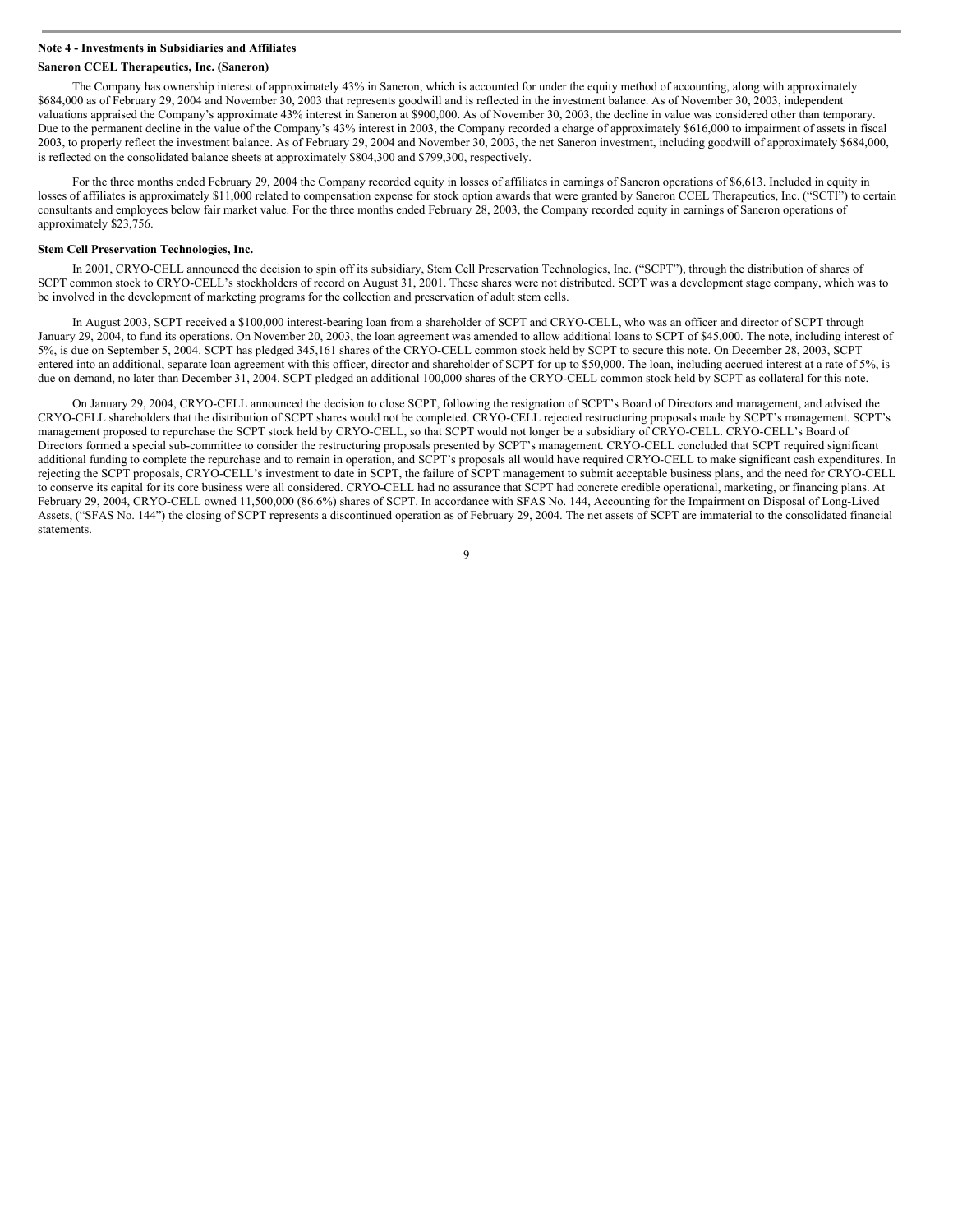Through November 30, 2002, aggregate losses attributable to the minority interest exceeded the minority's interest in the equity capital of SCPT. As a result, minority interest on the balance sheet as of February 29, 2004 and November 30, 2003 is reflected at \$0, and CRYO-CELL has recognized 100% of the losses of SCPT in its statements of operations and comprehensive income (loss) as discontinued operations during the three months ended February 29, 2004 and February 28, 2003 of approximately \$95,000 and \$205,000, respectively, of which the minority interest portion is approximately \$13,000 and \$30,000, respectively.

The CRYO-CELL Board intends to pursue every available option to minimize the losses incurred from the terminated spin-off. CRYO-CELL may pursue the SCPT business opportunity in the future.

#### **Note 5 – Stock Options**

The Company accounts for stock options under Accounting Principles Board Opinion No. 25 ("APB No. 25"), under which no compensation expense has been recognized. In October 1995, the FASB issued SFAS No. 123, *Accounting for Stock-Based Compensation*, ("SFAS No. 123") which is effective for years beginning after December 15, 1995. SFAS No. 123 established financial accounting and reporting standards for stock-based employee compensation plans. The statement defines a fair value based method of accounting for an employee stock option or similar equity instrument and encourages all entities to adopt that method of accounting for all of their stock compensation plans. However, it also allows an entity to continue to measure compensation costs for those plans using the intrinsic value based method of accounting prescribed by APB No. 25, but requires pro forma disclosure of net income and earnings per share for the effects on compensation expense had the accounting guidance for SFAS No. 123 been adopted. Certain stock options have been issued to consultants of the Company and accounted for under SFAS No. 123. The expense recognized for the three months ended February 29, 2004 and February 28, 2003 is \$3,261 and \$6,204, respectively.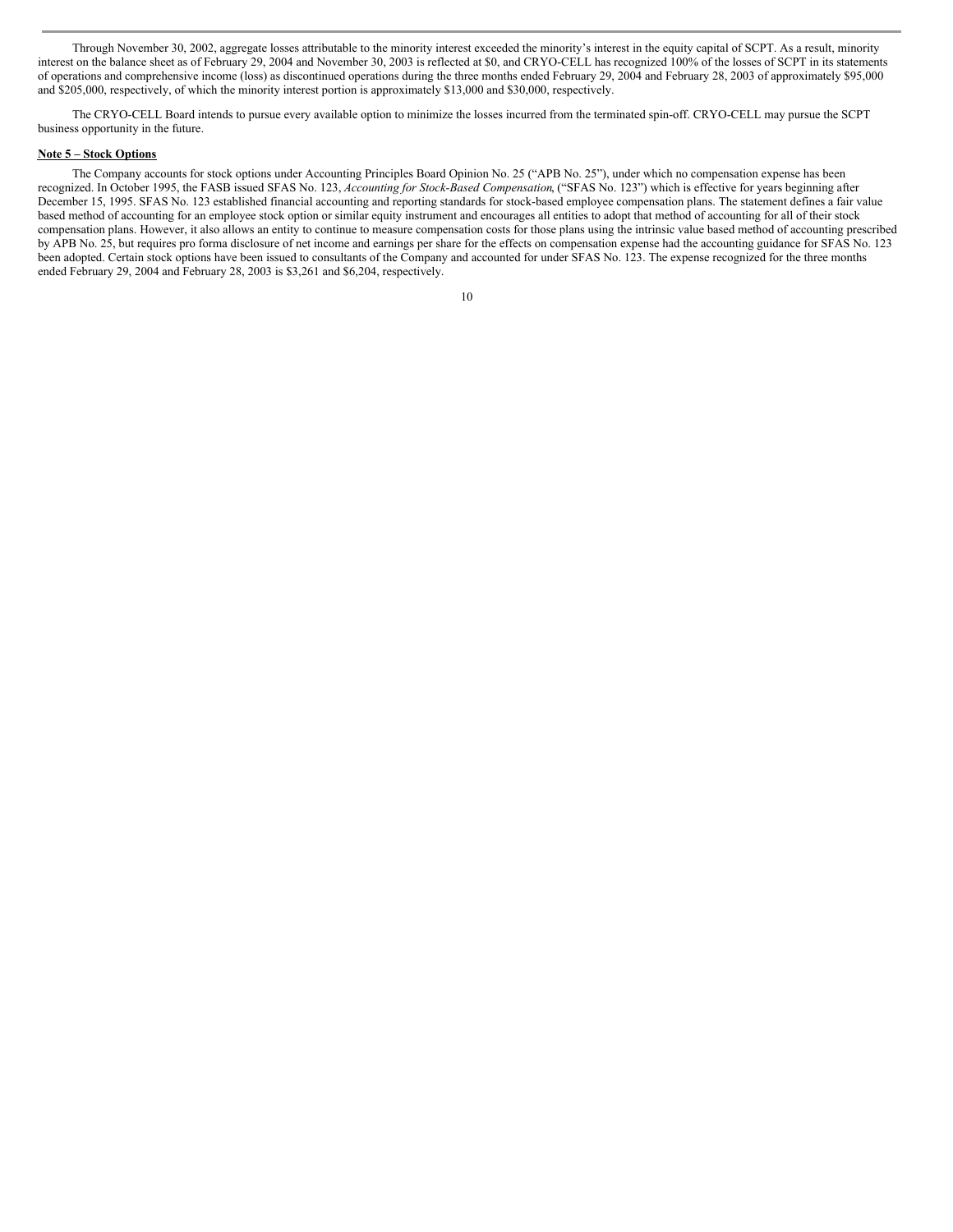Had SFAS No. 123 been implemented, the Corporation's net income (loss and loss per share would have been increased to the amounts indicated below for the quarters ended February 29, 2004 and February 28, 2003:

|                                                                                           | <b>Three Months Ended</b> |                      |              |                      |
|-------------------------------------------------------------------------------------------|---------------------------|----------------------|--------------|----------------------|
|                                                                                           |                           | February 29,<br>2004 |              | February 28,<br>2003 |
| Net Income (Loss), as reported                                                            |                           | \$214,289            | <sup>S</sup> | (958, 653)           |
| Deduct: Total stock-based employee compensation expense determined under fair value based |                           |                      |              |                      |
| method for all awards                                                                     |                           | (142, 165)           |              | (173, 195)           |
| Pro forma net income (loss)                                                               |                           | \$72,124             |              | \$(1,131,848)        |
| Income (Loss) per share:                                                                  |                           |                      |              |                      |
| Basic and diluted-as reported                                                             | \$                        | .02                  | \$           | (.08)                |
| Basic and diluted-pro forma                                                               | \$                        | .01                  | S            | (.10)                |

#### **Note 6 – Property and Equipment – Held-for-Sale**

The Company developed several technologies that allow for the processing and storage of specimens in a cryogenic environment, including a patented computer controlled, robotically operated cryogenic storage system ("CCEL Cellular Storage System"). During the fourth quarter of fiscal 2003, the Company made the strategic decision to terminate further utilization of the CCEL Cellular Storage System and abandon further construction of the units. The Board of Directors formally approved this decision in January 2004. This decision was based on the conclusion that the Company's resources are best utilized for market development and expansion of services. The decision to terminate utilization of the technology resulted in a \$771,000 impairment charge in fiscal 2003 in order to reflect the CCEL Cellular Storage System at fair value. The Company intends to dispose of this equipment during 2004. The fair value of this equipment has been reclassified on the consolidated balance sheet as of February 29, 2004 as assets that are held for sale.

#### **Note 7 – Marketable Securities and Other Investments**

The Company has certain investments in marketable securities, which are categorized as marketable securities on the accompanying balance sheets and accounted for under SFAS No. 115, "Accounting for Certain Debt and Equity Instruments" ("SFAS No. 115"). Marketable securities were \$175,273 at February 29, 2004. In accordance with SFAS No. 115, the Company recorded a realized gain of approximately \$2,958 and \$0 for the three months ended February 29, 2004 and February 28, 2003, respectively, in conjunction with certain marketable securities. Also included within marketable securities and other investments on the accompanying consolidated balance sheet as of February 29, 2004 are certificates of deposits of approximately \$868,000 recorded at cost.

## <span id="page-10-0"></span>**Item 2. Management's Discussion and Analysis of Financial Condition and Results of Operations.**

#### **Overview**

The Company is engaged in cryogenic cellular storage, with a focus on the processing and preservation of umbilical cord (U-Cord™) blood stem cells for autologous/sibling use. During its history, the Company has engaged in a number of other business activities outside of its core business area, such as development of cellular storage systems, development of new business enterprises and international investments.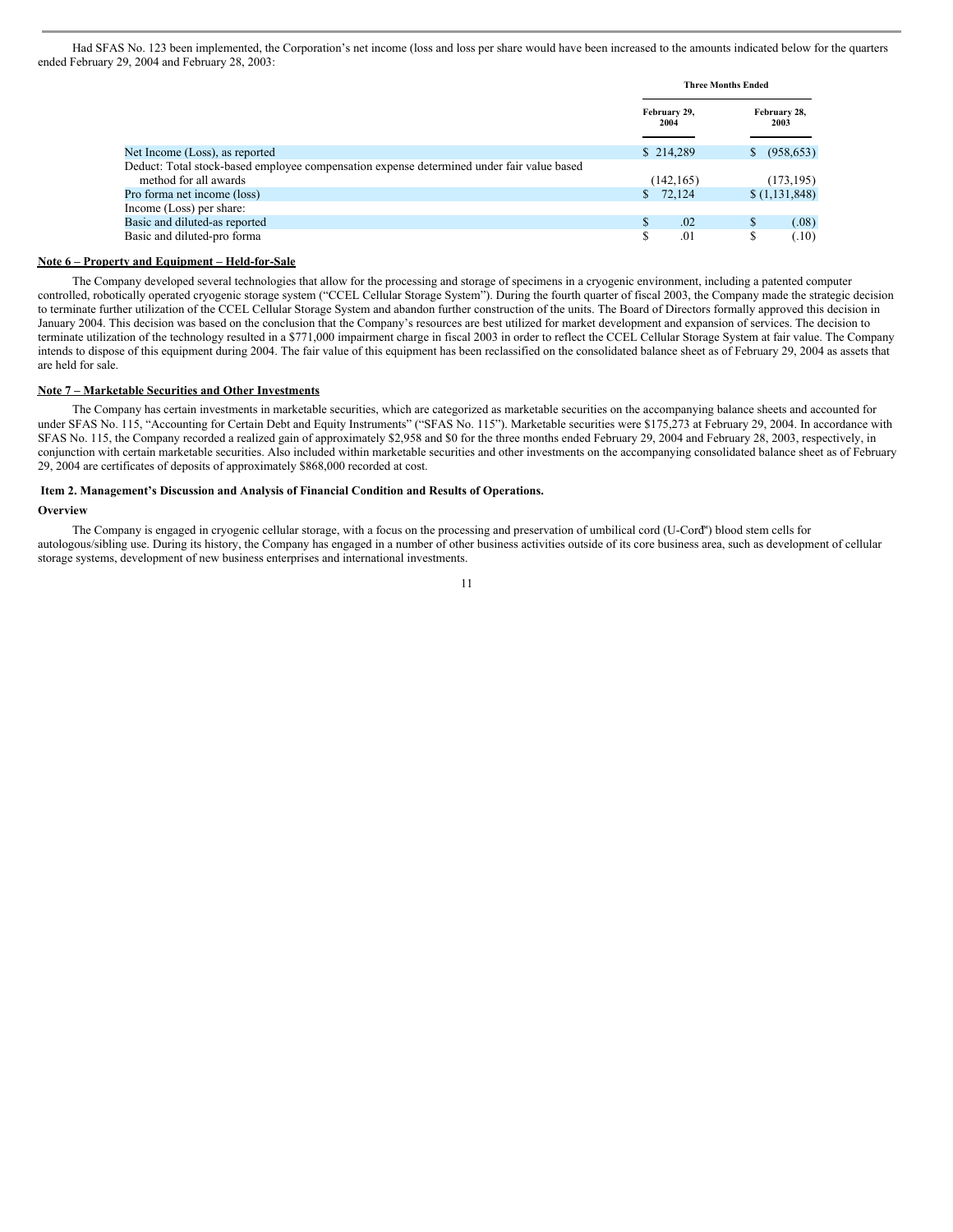During the past several fiscal years, the Company incurred losses, related in large part to impairment of assets related to these non-core businesses, expenses of these non-core businesses and significant litigation expenses. During fiscal 2003, the Company announced that it would focus on its core business of marketing the U-Cord<sup>™</sup> storage program and increasing the number of customers enrolled, with an emphasis in the U.S. market. Management has been working to control costs and stabilize the Company's business by continuing to resolve the disputes facing the Company and by directing resources to the core business.

In the first quarter of 2004, the Company increased its revenues by 80% over the level in the 2003 period and achieved net income of approximately \$214,000, compared to an approximately \$959,000 net loss in the 2003 period. Net storage revenues increased, despite a decrease in new specimens processed, because of an increase in the number of recurring annual storage fees and the effects of two price increases during 2003. The Company was profitable mainly because cost of sales and marketing, general and administrative fees were relatively flat compared to 2003 levels. In order to maintain profitability, the Company needs to continue to control operating costs and litigation expenses while it works to continue to increase revenues from its core business.

At February 29, 2004, the Company had cash and cash equivalents of approximately \$2,600,000 and marketable securities and other investments of approximately \$1,043,000. The Company's cash increased by approximately \$1,100,000 during the quarter, as a result of its cash flow from operations. In December 2003, \$958,000 of its cash was transferred to an escrow account in connection with a judgment against the Company and has been classified as restricted cash in the accompanying consolidated balance sheets.

#### **Discontinued Operations**

On January 29, 2004, CRYO-CELL announced the decision to close SCPT, following the resignation of SCPT's Board of Directors and management, and advised the CRYO-CELL shareholders that the distribution of SCPT shares would not be completed. CRYO-CELL rejected restructuring proposals made by SCPT's management. SCPT's management proposed to repurchase the SCPT stock held by CRYO-CELL, so that SCPT would not longer be a subsidiary of CRYO-CELL. CRYO-CELL's Board of Directors formed a special sub-committee to consider the restructuring proposals presented by SCPT's management. CRYO-CELL concluded that SCPT required significant additional funding to complete the repurchase and to remain in operation, and that SCPT's proposals all would have required CRYO-CELL to make significant cash expenditures. In rejecting the SCPT proposals, CRYO-CELL's investment to date in SCPT, the failure of SCPT management to submit acceptable business plans, and the need for CRYO-CELL to conserve its capital for its core business were all considered. CRYO-CELL had no assurance that SCPT had concrete credible operational, marketing, or financing plans. At February 29, 2004, CRYO-CELL owned 11,500,000 (86.6%) shares of SCPT. In accordance with SFAS No. 144, Accounting for the Impairment on Disposal of Long-Lived Assets, ("SFAS No. 144") the closing of SCPT represents a discontinued operation as of February 29, 2004. The net assets of SCPT are immaterial to the consolidated financial statements.

Through November 30, 2002, aggregate losses attributable to the minority interest exceeded the minority's interest in the equity capital of SCPT. As a result, minority interest on the balance sheet as of February 29, 2004 and November 30, 2003 is reflected at \$0, and CRYO-CELL has recognized 100% of the losses of SCPT in its statements of operations and comprehensive income (loss) as discontinued operations during the three months ended February 29, 2004 and February 28, 2003 of approximately \$95,000 and \$205,000, respectively, of which the minority interest portion is approximately \$13,000 and \$30,000, respectively.

The CRYO-CELL Board intends to pursue every available option to minimize the losses incurred from the terminated spin-off. CRYO-CELL may pursue the SCPT business opportunity in the future.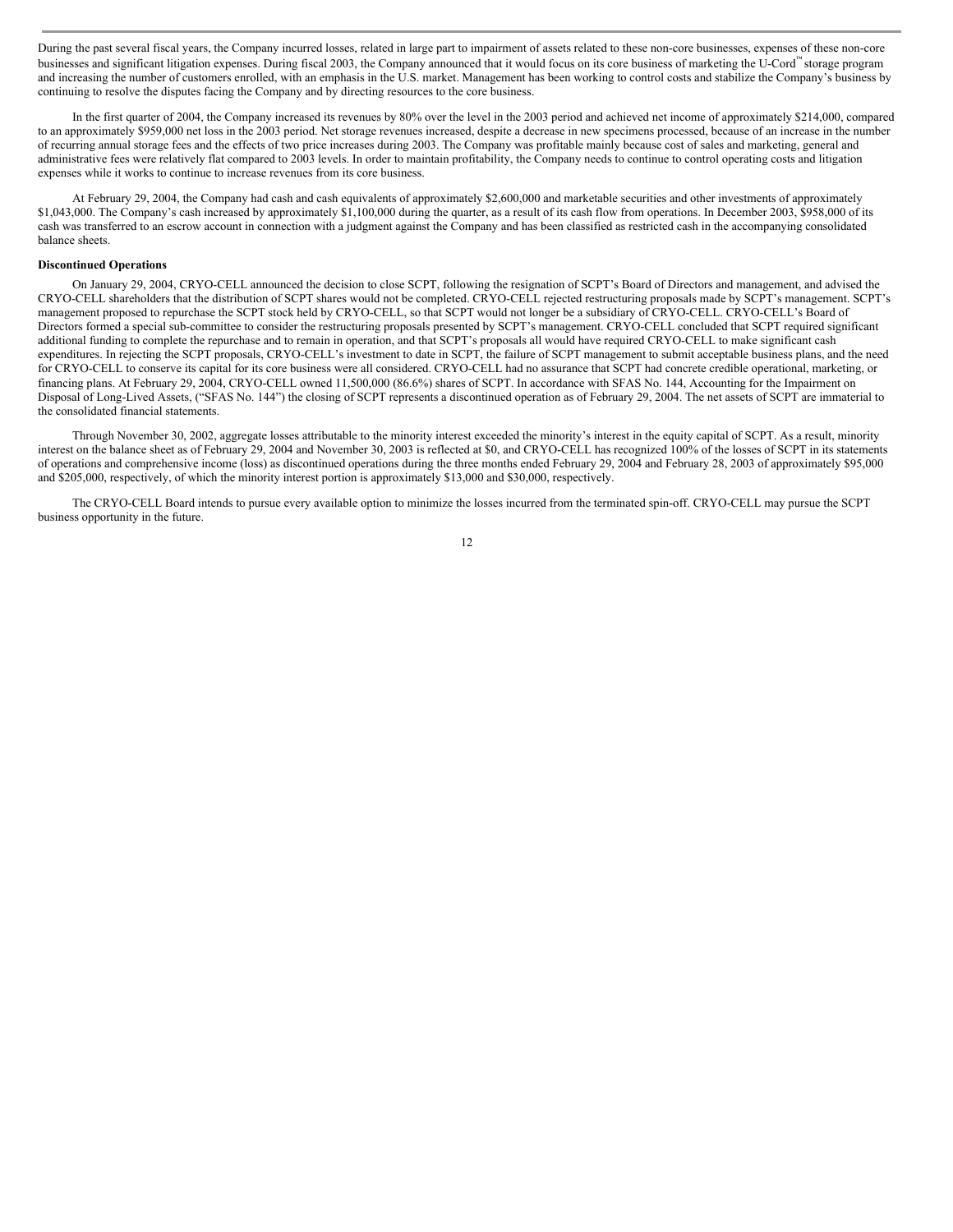#### **Results of Operations**

*Revenues.* Revenues for the three months ended February 29, 2004 were \$2,577,810 as compared to \$1,430,734 for the same period in 2002, representing an 80% increase. New specimens processed during the three months ended February 29, 2004 decreased 17% compared to the three months ended February 28, 2003. The unit decrease was offset by the increase in recurring annual storage fees and by two price increases. On May 5, 2003, the Company implemented a price increase of \$140 affecting its enrollment, processing and testing fees ("Initial Fee"). This increase began to have a positive impact on revenue and gross profit during the fiscal 2003 third quarter. On September 3, 2003, the Company implemented an additional price increase of \$230 to the Initial Fee. This increase had a positive impact on revenue and gross profit during the three months ended February 29, 2004.

Cost of Sales. Cost of sales for the three months ended February 29, 2004 was \$625,152 as compared to \$627,736 for the same period in 2003, representing a slight decrease. Cost of sales were 24% of revenues for the three months ended February 29, 2004 compared with 44% for the three months ended February 28, 2003. Cost of sales as a percentage of revenue decreased due to the increase in revenue from the price increases, which had a minimal effect on costs. Cost of sales includes wages and supplies associated with new process enhancements to the existing production procedures and quality systems in the processing of cord blood specimens at the Company's laboratory in Clearwater, Florida and the costs associated with storage of specimens at the Safti-Cell facility (a related party) in Arizona, which commenced in October 2002.

*Marketing, General and Administrative Expenses.* Marketing, general and administrative expenses during the three months ended February 29, 2004 were \$1,541,837 as compared to \$1,402,108 for the three months ended February 28, 2003 representing a 9% increase. The increase is primarily the result of an accrual that was recorded in the amount of approximately \$153,000 for the three months ended February 29, 2004 pursuant to a jury verdict entered in October 2003 for the Pharmastem litigation (See Note 3). Marketing, general and administrative expenses were 60% of revenues for the three months ended February 29, 2004 compared to 98% for the three months ended February 28, 2003. Marketing, general and administrative expenses decreased as a percentage of revenue due to the increase in revenue from the price increases, which had a minimal effect on expenses.

In the first quarter of 2004, the Company settled its lawsuit with CCEU and its affiliates, as described in Note 3. However, other legal proceedings continue. The Company cannot provide assurance that legal fees will not increase in the foreseeable future.

*Research, Development and Related Engineering Expenses.*Research, development and related engineering expenses for the three months ended February 29, 2004 were \$37,630 as compared to \$31,718 for the three months ended February 28, 2003, an increase of 19%. As a percentage of revenues, research, development and related engineering expenses were 1% and 2% for the three months ended February 29, 2004 and February 28, 2003, respectively.

*Interest Expense.* Interest expense for the three months ended February 29, 2004 was \$176,112 as compared to \$126,104 for the same period in 2003. Interest expense is mainly comprised of payments made to the other parties to the Company's RSAs based on the Company's storage revenue. Prior to fiscal 2002, the Company entered into RSAs with individuals and entities for specific geographic areas. The Company's RSAs provide that in exchange for an up-front payment, the Company would share in perpetuity a percentage of its future revenue derived from the annual storage fees charged related to a certain number of specimens that originated from specific areas. To date, the Company has entered into five RSAs covering the following states: New York, Texas, Florida and Illinois (including contiguous states). Essentially, as the Company receives annual storage fees relating to specimens from these states, the portion of the fees shared with the parties to the RSAs are recognized as interest expense. Also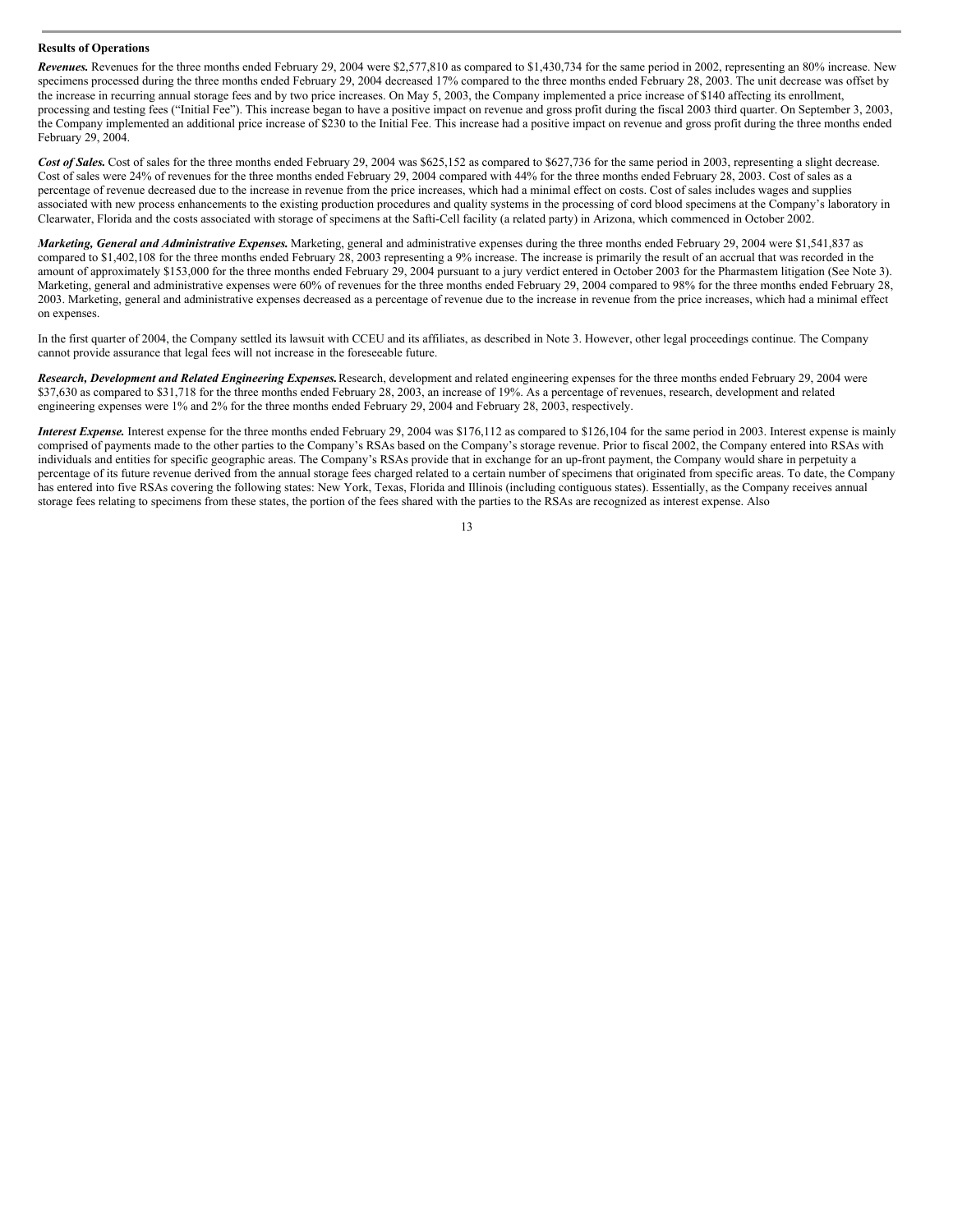included in interest expense is the amortization of the present value of a deferred consulting agreement in the amount of \$21,418 and \$20,005 for the three months ended February 29, 2004 and February 28, 2003, respectively.

*Other Income.* Other income for the three months ended February 29, 2004, was \$77,235 as compared to \$32,806 for the same period in 2003. Other income for these periods was royalty income earned on the subsequent processing and storage of specimens in geographical areas where the Company has license agreements, and from the sale of sublicense agreements by licensees.

*Settlement on Insurance Claim.* For the three months ended February 29, 2004, the Company received \$135,338 as settlement to an insurance claim for reimbursement of a portion of the legal and settlement fees pertaining to settled lawsuits filed by the Company's former President and Chief Operating Officer.

*Equity in Earnings of Affiliates*. Equity in losses of affiliates was \$6,613 for the three months ended February 29, 2004, compared to earnings of \$23,756 for the 2003 period. During the three months ended February 29, 2004, the Company recorded approximately \$11,000 in equity in losses of affiliates related to compensation expense for stock option awards that were granted by Saneron CCEL Therapeutics, Inc. ("SCTI") to certain consultants and employees below fair market value.

#### **Liquidity and Capital Resources**

At February 29, 2004, the Company had cash and cash equivalents of \$2,586,250 as compared to \$2,452,006 at November 30, 2003. The increase in cash and cash equivalents during the three months ended February 29, 2004 was primarily attributable to the Company's operating activities including a price increase and an increase in recurring revenue from the current client base, the maturity of certificate of deposits and the receipt of a settlement for an insurance claim that was filed for reimbursement of a portion of the legal and settlement fees pertaining to settled lawsuits filed by the Company's former President and Chief Operating Officer. In December 2003, the Company transferred \$958,000 of its cash into an escrow account resulting from entry of judgment in litigation brought by Pharmastem, described in Note 3, in which the Company is a defendant. The judgment is subject to post-trial motions, and an appeal is likely. The cash in escrow has been classified as restricted cash in the accompanying consolidated balance sheets.

Cash provided by operating activities for the three months ended February 29, 2004 amounted to \$142,968, which was primarily attributable to the Company's operating activities including a price increase and an increase in recurring revenue from the current client base.

Cash used in investing activities for the three months ended February 29, 2004 amounted to \$27,915, which was primarily attributable to the purchase of approximately \$225,000 of laboratory equipment offset by the maturity of certificate of deposits and the proceeds of \$200,000.

Cash provided by financing activities for the three months ended February 29, 2004 amounted to \$19,191, which consisted primarily of a loan received by SCPT in the amount of \$50,000 from an officer, director and shareholder of SCPT. See SCPT's liquidity and capital resources discussion below.

The Company also has certain investments in marketable securities and certificates of deposit, totaling \$1,043,273 at February 29, 2004, including \$375,171 that is classified as current assets.

Through February 29, 2004, the Company's sources of cash have been from sales of its U-Cord™ program to customers, the sales of revenue sharing agreements and the sale of license agreements. The Company does not have a line of credit or other type of financing instrument.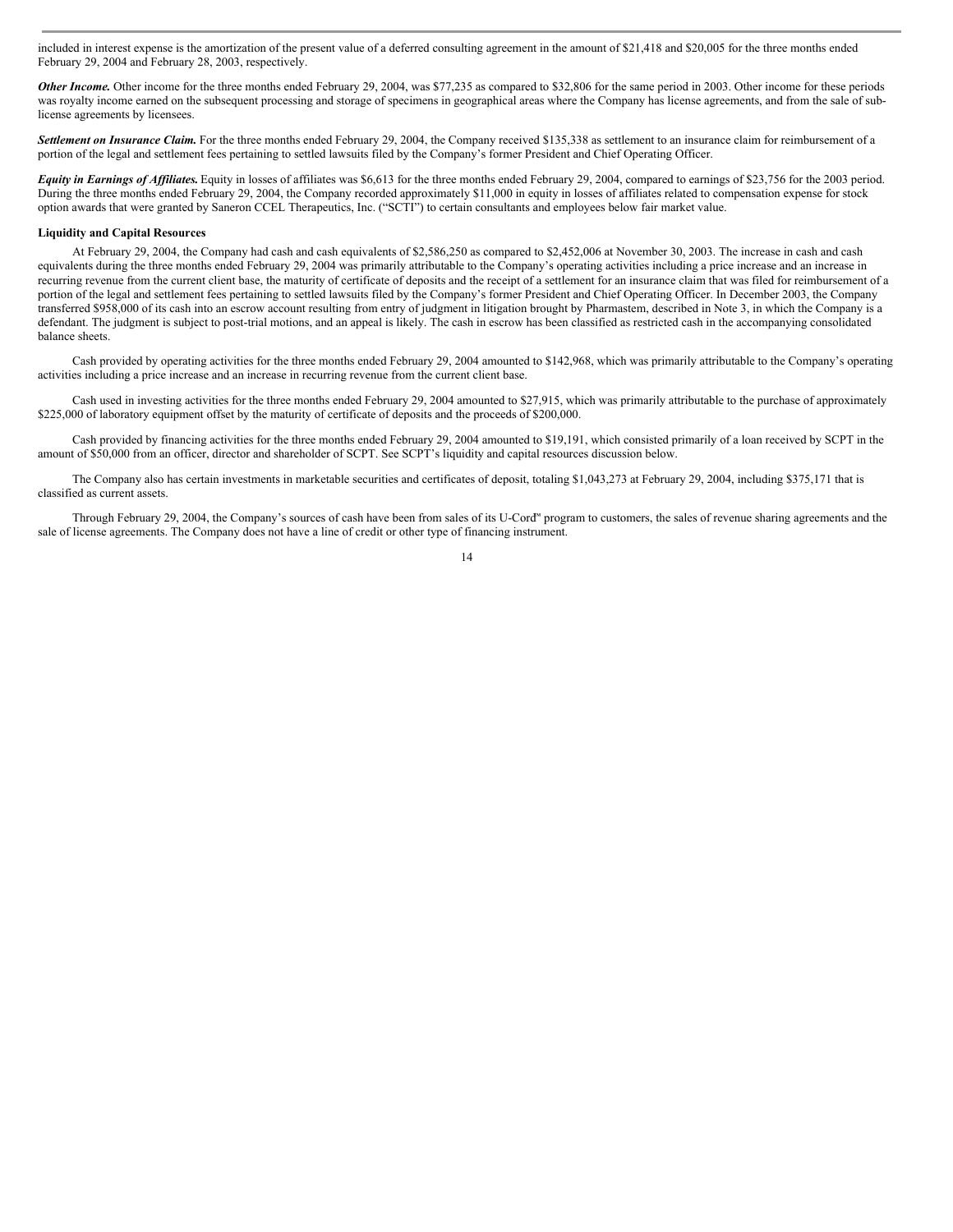The Company anticipates that its cash and cash equivalents, marketable securities and cash flows from operations will be sufficient to fund its operations for at least the next 12 to 18 months. Cash flows from operations will depend primarily upon increasing revenues from sales of its umbilical cord blood cellular storage services and controlling expenses. The Company has attempted to focus its capital resources on its core business of cellular storage services by de-emphasizing certain non-core business activities and through settlement of some of its legal disputes. The adequacy of the Company's cash resources will depend to some extent on its ability to further reduce legal expenses resulting from continuing legal disputes and to minimize the impact of legal settlements or judgments from these disputes.

The Company currently believes that during the next twelve months, capital expenditures will be approximately \$1,300,000, principally for machinery, equipment, leasehold improvements, facilities and related expenses. The Company believes that its cash and cash equivalents, marketable securities and cash flows from operations will be sufficient to fund these capital expenditures. The Company will consider financing all or a portion of these capital expenditures through borrowings under a line of credit, vendor financing and other financing sources.

Since inception SCPT's costs and expenses were funded by capital contributions, advances for the purchase of revenue sharing agreements sold by SCPT, the sale of a promissory note for \$500,000, which was converted into SCPT's capital stock, and the sale of common stock. In August 2003, SCPT received a \$100,000 interest-bearing loan from an officer, director and shareholder of SCPT (and a shareholder of CRYO-CELL) to fund its operations. The note, including 5% interest, is due on September 5, 2004. On November 20, 2003, the loan agreement was amended to allow additional loans to SCPT of \$45,000. The amended loan agreement, including 5% interest, is due on September 5, 2004. SCPT has pledged 345,161 shares of the CRYO-CELL common stock held by SCPT to secure this note. On December 28, 2003, SCPT entered into an additional, separate loan agreement with the officer, director and shareholder of SCPT for up to \$50,000. The loan, including 5% interest, is due on demand or no later than December 31, 2004. To date, cash has been expended primarily for development stage expenses. On January 29, 2004, CRYO-CELL made the decision to close its majority-owned subsidiary, SCPT, following the resignation of SCPT's Board of Directors and management. CRYO-CELL rejected a restructuring proposal made by SCPT's management, which the Company concluded would have required substantial additional funding from CRYO-CELL to continue SCPT's operations, see Note 2.

#### **Critical Accounting Policies**

The preparation of consolidated financial statements and related disclosures in conformity with accounting principles generally accepted in the United States requires estimates and assumptions that affect the reported amounts of assets and liabilities, revenues and expenses and related disclosures of contingent assets and liabilities in the consolidated financial statements and accompanying notes. The SEC has defined a company's critical accounting policies as the ones that are most important to the portrayal of the company's financial condition and results of operations, and which require the company to make its most difficult and subjective judgments, often as a result of the need to make estimates of matters that are inherently uncertain. The Company believes that its estimates and assumptions are reasonable under the circumstances; however, actual results may vary from these estimates and assumptions. We have identified the following critical accounting policies that affect the more significant judgments and estimates used in the preparation of the consolidated financial statements.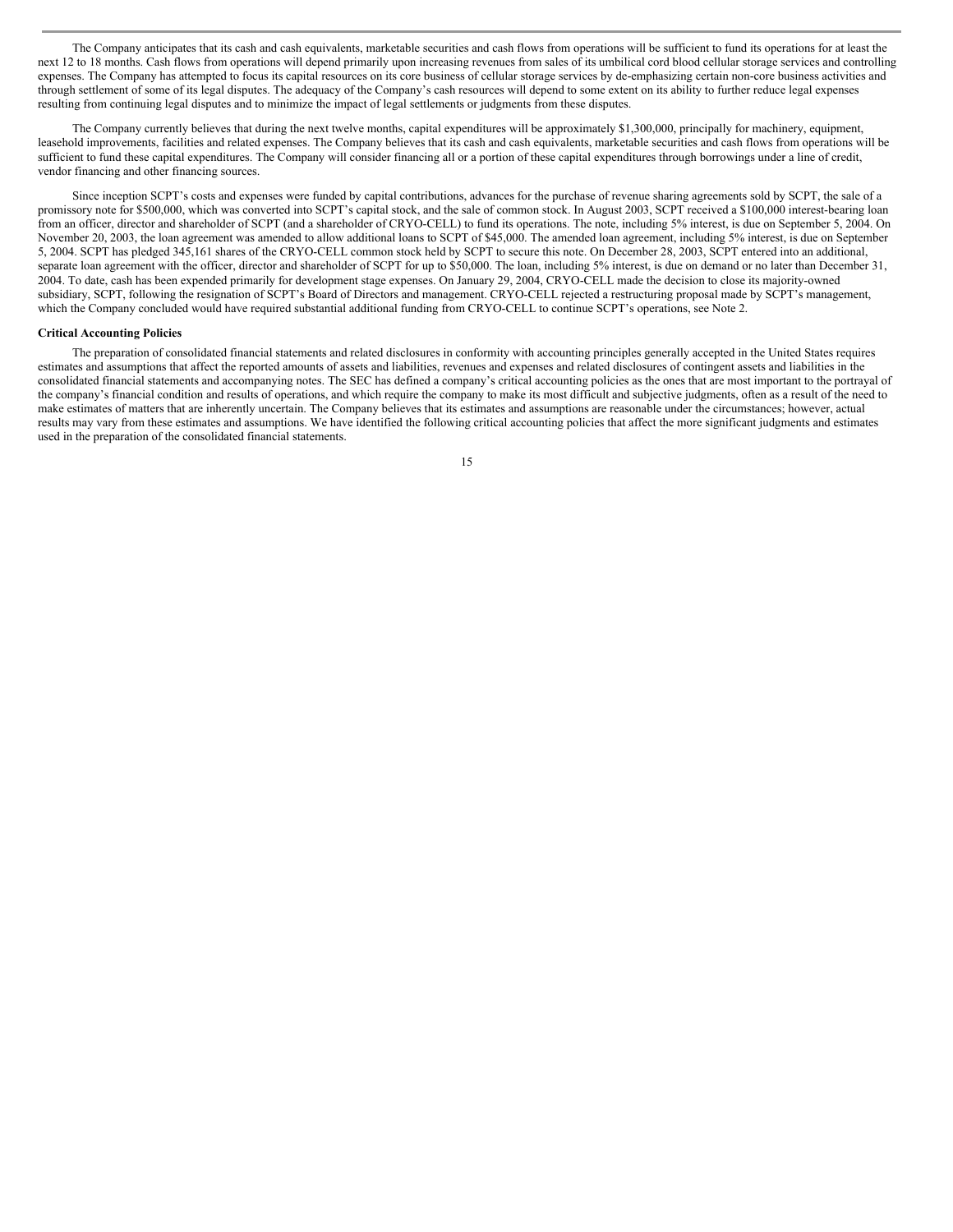#### **Revenue Recognition**

During the first quarter of fiscal 2003, the Company changed its method of recognizing enrollment fee revenue. Through November 30, 2002, the Company recognized enrollment fees upon completion of the enrollment into the U-Cord storage program. Beginning December 1, 2002, enrollment fees and the related direct incremental costs associated with these fees are deferred and recognized once the processing of the specimens is completed. The cumulative effective of the change as of November 30, 2002, would have been a reduction of the accumulated deficit of approximately \$102,000. The cumulative impact of the change is reflected in the three months ended February 28, 2003. Management does not believe that the impact of this adjustment is material to the operating results and earnings for the year ending November 30, 2003 or to prior years.

The Company records revenue from processing and storage of specimens. The Company recognizes revenue from processing fees upon completion of processing and cellular storage fees ratably over the contractual storage period. The Company also records revenue from shipping and handling when earned and includes in revenue. Shipping and handling costs are expensed and included in cost of sales.

#### **Investments**

The Company has made several significant investments in entities that operate in related businesses. The Company has made these investments in order to expand into international markets and be involved in the area of stem cell research. The Company accounts for these investments under either the cost or equity method, as applicable, and at least annually, reviews its investments for possible impairment and, if necessary, adjusts the carrying value of such investments.

#### **Revenue Sharing Agreements**

The Company has entered into Revenue Sharing Agreements ("RSAs") with various parties whereby these parties contracted with the Company for a percentage of future storage revenues the Company generates from clients in specific geographical areas. The parties typically pay the Company a non-refundable up-front fee for the rights to these future payments. The Company had recognized these non-refundable fees as a long-term liability. Given the criteria under which these RSAs are established, cash receipts from these contracts can fluctuate from period to period. The Company periodically, and at least annually, reviews its RSAs receivables for collectibility. All payments made to the other parties to the RSAs are recognized as interest expense. At such time as the total payments can be determined, the Company will commence amortizing these liabilities under the effective interest method.

#### **License and Royalty Agreements**

The Company previously entered into licensing agreements with certain investors in various international markets in an attempt to capitalize on the Company's technology. The investors typically paid a licensing fee to receive Company marketing programs, technology and know-how in a selected area. The investor may be given a right to sell sub-license agreements as well. In addition to the license fee, the Company earns royalties on subsequent processing and storage revenues by the investor in the selected area and a fee on any sub-license agreements that are sold by the investor where applicable. The Company periodically, and at least annually, reviews license and royalty receivables for collectibility and, if necessary, will record an expense for an allowance for an uncollectible account.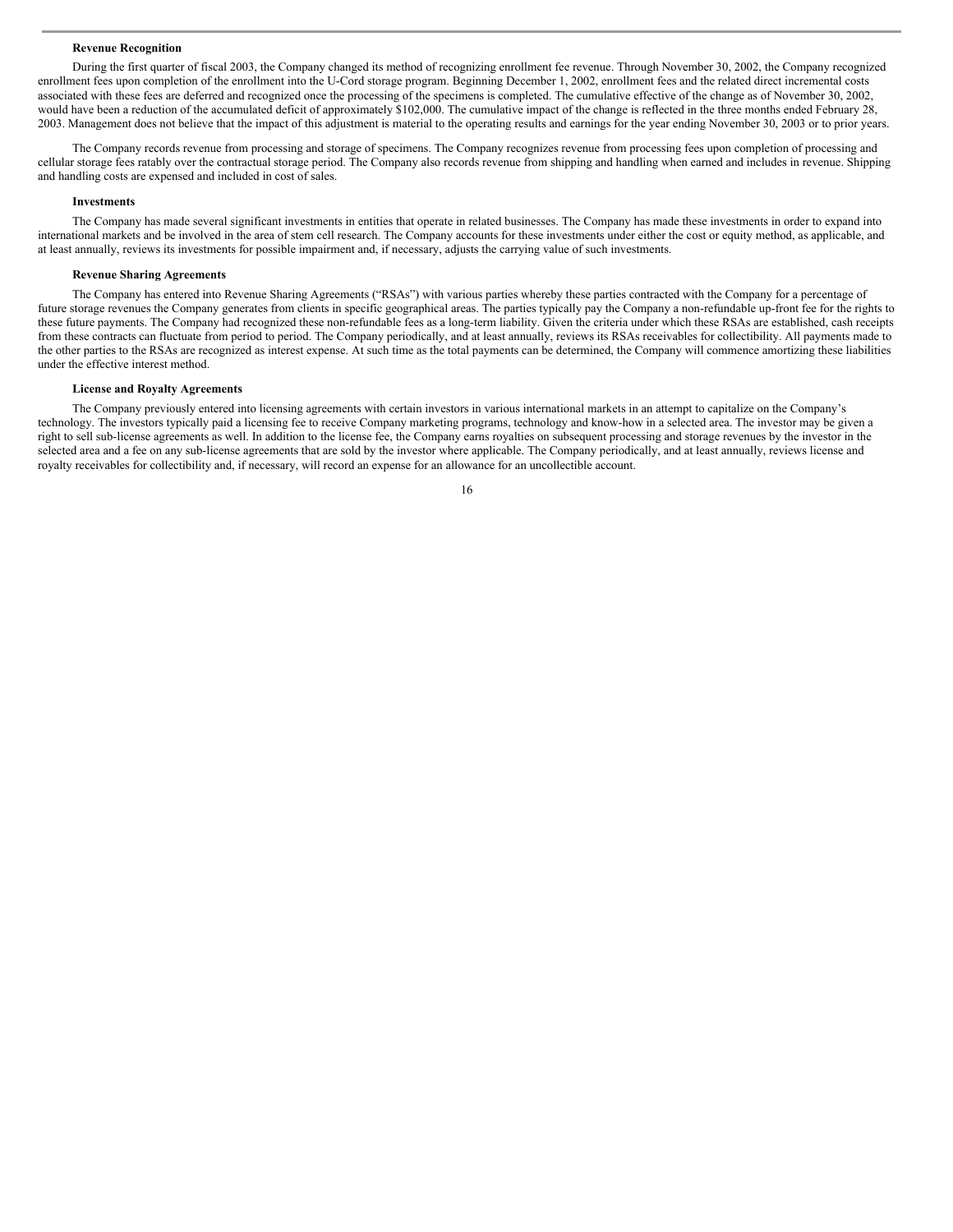#### **Marketable Securities and Other Investments**

The Company has certain investments in certificates of deposit and equity securities, which are categorized as marketable securities and other investments. The Company believes these are conservative investments with a low risk for any loss of principal. The Company regularly assesses its marketable security investments for impairment and adjusts its investment strategy, as it deems appropriate.

#### **Litigation**

The Company is periodically involved in litigation and regulatory proceedings incidental to the conduct of our business and the Company expects that it will be involved in such litigation and regulatory proceedings from time to time. The Company regularly reviews any such litigation and regulatory proceedings for possible adverse outcomes, and provides estimates for the possible liability to the Company from such adverse outcomes, as it considers appropriate.

#### **Deferred Consulting Fees**

The Company entered into a long-term consulting agreement with the founder and prior Chairman and Chief Executive Officer to provide future consulting services to the Company. The Company initially recognized the present value of this agreement as a deferred consulting fee with a related deferred consulting obligation. During the fourth quarter 2003, the Company determined that the prior Chairman and Chief Executive Officer was no longer able to provide advisory services to the Board. As a result of this determination, the unamortized present value of the deferred consulting fee asset was recognized as an expense for the year ended November 30, 2003.

#### **Off-Balance Sheet Arrangements**

The Company has no off-balance sheet arrangements that have or are reasonably likely to have a current or future effect on its financial condition, changes in financial condition, revenues or expenses, results of operations, liquidity, capital expenditures or capital resources that is material to investors.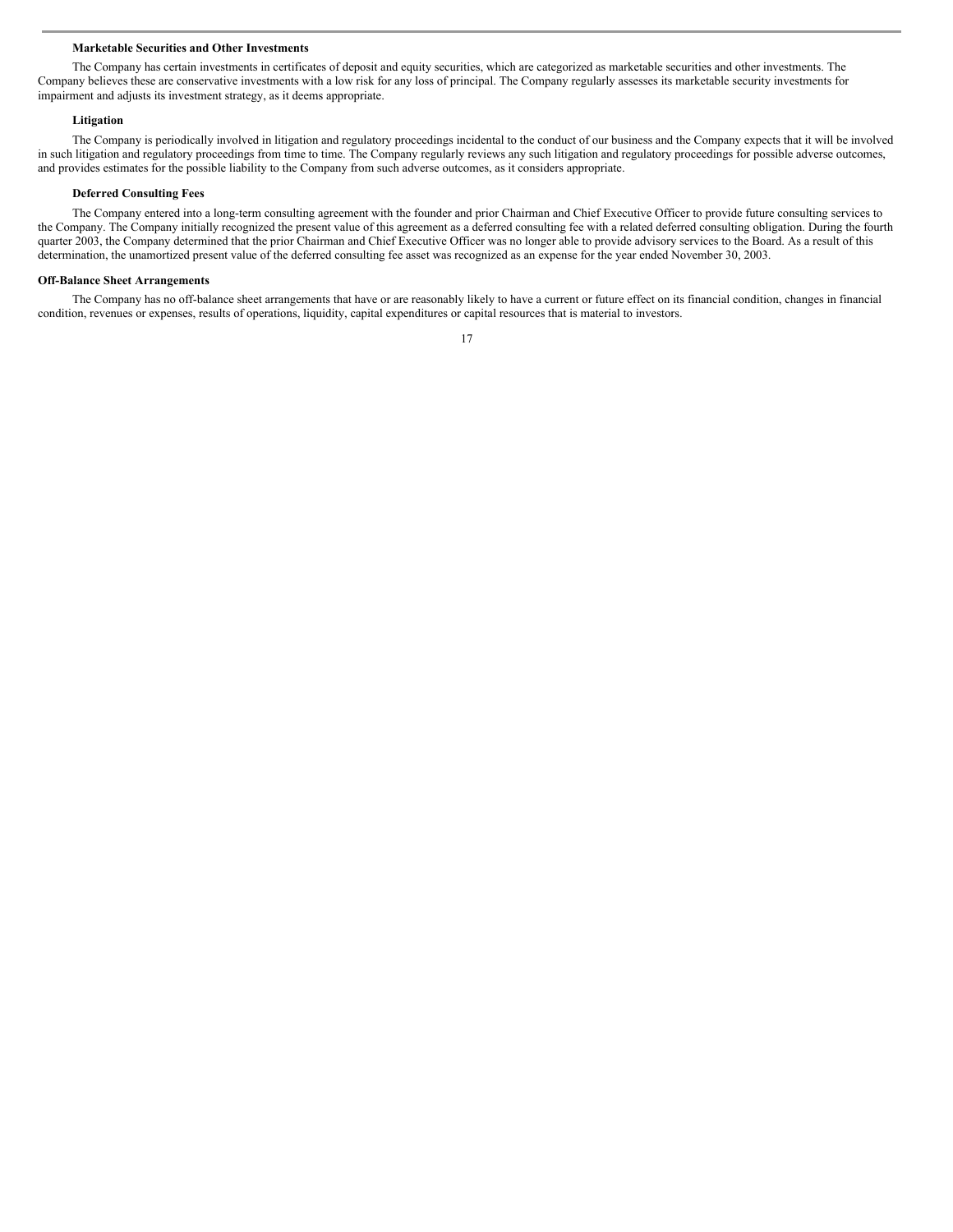#### <span id="page-17-0"></span>**Item 3. Controls and Procedures**

Based on their most recent review, as of the end of the period covered by this report, the Company's principal executive officer and principal financial officer have concluded that the Company's disclosure controls and procedures are effective to ensure that information required to be disclosed by the Company in the reports that it files or submits under the Securities Exchange Act of 1934, as amended, is accumulated and communicated to the Company's management, including its principal executive officer and principal financial officer, as appropriate to allow timely decisions regarding required disclosure and are effective to ensure that such information is recorded, processed, summarized and reported within the time periods specified in the SEC's rules and forms. There were no significant changes in the Company's internal controls or in other factors that could significantly affect those controls subsequent to the date of their evaluation.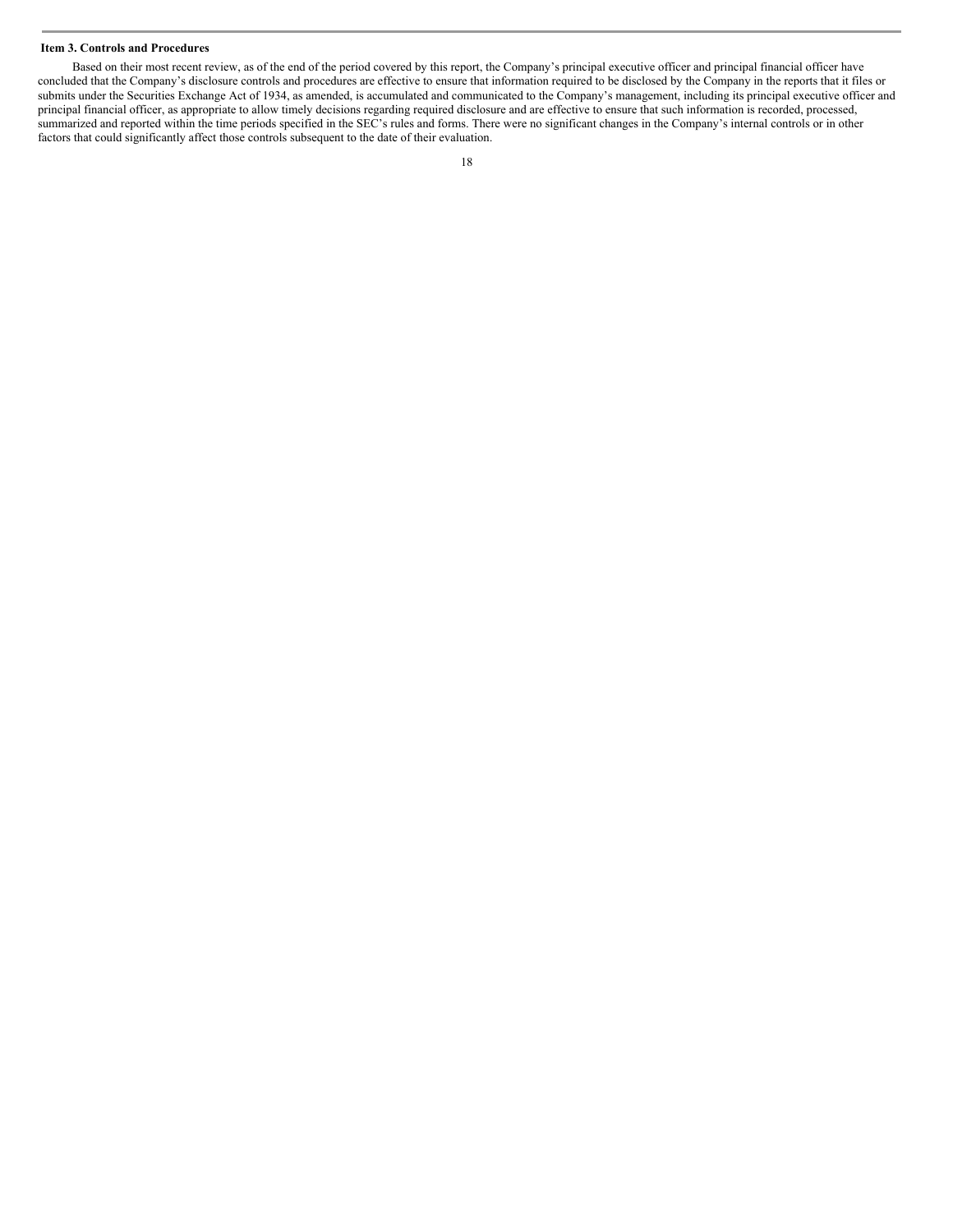#### **Forward Looking Statements**

This Form 10-QSB, press releases and certain information provided periodically in writing or orally by the Company's officers or its agents may contain statements which constitute "forward-looking statements" within the meaning of Section 27A of the Securities Act of 1933, as amended and Section 21E of the Securities Exchange Act of 1934. The terms "CRYO-CELL International, Inc.," "CRYO-CELL" "Company," "we," "our" and "us" refer to CRYO-CELL International, Inc. The words "expect," "believe," "goal," "plan," "intend," "estimate" and similar expressions and variations thereof, if used, are intended to specifically identify forward-looking statements. Those statements appear in a number of places in this Form 10-QSB and in other places, particularly, "Management's Discussion and Analysis of Financial Condition and Results of Operations," and include statements regarding the intent, belief or current expectations of the Company, its directors or its officers with respect to, among other things:

- (i) our legal proceedings;
- (ii) our anticipated future cash flows;
- (iii) our liquidity and capital resources;
- (iv) our future operating plans; and
- (v) our future performance and operating results;

Investors and prospective investors are cautioned that any such forward-looking statements are not guarantees of future performance and involve risks and uncertainties, and that actual results may differ materially from those projected in the forward-looking statements as a result of various factors. The factors that might cause such differences include, among others, the following:

- (i) any adverse effect or limitations caused by any governmental regulations, proceedings or actions, foreign and domestic;
- (ii) any continued or increased losses, or any inability to obtain acceptable financing, where desirable in the future, in connection with our operating or growth plans;
- (iii) any increased competition in our business;
- (iv) any decrease or slow down in the number of people seeking to store umbilical cord blood stem cells or decrease in the number of people paying annual storage fees;
- (v) the effect of any future reduced cash position and future inability to access borrowings;
- (vi) any adverse impacts on our revenue or operating margins due to the costs associated with increased growth in our business;
- (vii) any adverse developments impacting our continued relationship with and success of our licensees, foreign affiliates or investments in, or relationships with, foreign companies;
- (viii) any inability to achieve increases in revenue or earnings from umbilical cord blood stem cell storage;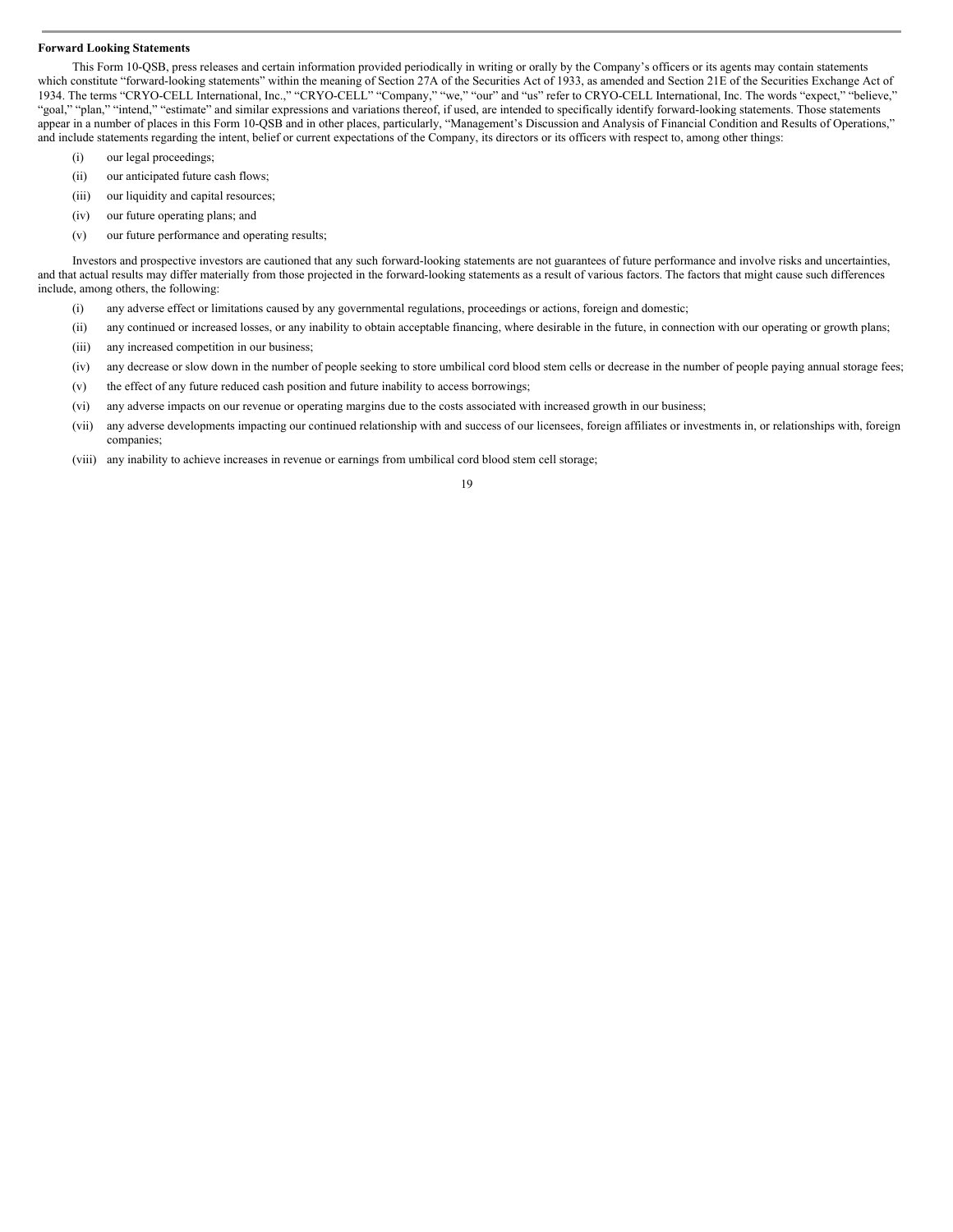- (ix) any future inability to substantially achieve the objectives expected from the successful implementation of our strategy;
- (x) any decline in public market interest in the Company's business sector;
- (xi) any added requirements imposed on us by new laws or SEC regulations and costs thereof;
- (xii) any technological breakthrough or medical breakthrough that would render the Company's business of stem cell preservation obsolete;
- (xiii) any material failure or malfunction in our storage facilities;
- (xiv) any natural disaster such as a tornado, other disaster (fire) or act of terrorism that adversely affects stored specimens;
- (xv) the potential impact of negative market influences on the Company's portfolio of cash, cash equivalents and marketable securities;
- (xvi) the costs associated with defending or prosecuting litigation matters and any material adverse result from such matters;
- (xvii) decreases in asset valuations;
- (xviii) any continued negative effect from adverse publicity in the past year regarding the Company's business operations;
- (xix) any new technology rendering the Company's patented equipment or business obsolete;
- (xx) any performance failures related to the Company's equipment or operations;
- (xxi) any negative consequences resulting from deriving, shipping and storing specimens at a second location; and
- (xxii) any negative effect from the filed class action shareholder lawsuits.

We undertake no obligation to publicly update or revise the forward-looking statements made in this Form 10-QSB to reflect events or circumstances after the date of this Form 10-QSB or to reflect the occurrence of unanticipated events.

Readers are cautioned not to place undue reliance on these forward-looking statements, which reflect management's analysis only as of the date hereof. CRYO-CELL International, Inc. (the "Company") undertakes no obligation to publicly revise these forward-looking statements to reflect events or circumstances that arise after the date hereof. Readers should carefully review the risk factors described in other documents the Company files from time to time with the Securities and Exchange Commission, including the Annual Report on Form 10-KSB filed by the Company and any Current Reports on Form 8-K filed by the Company.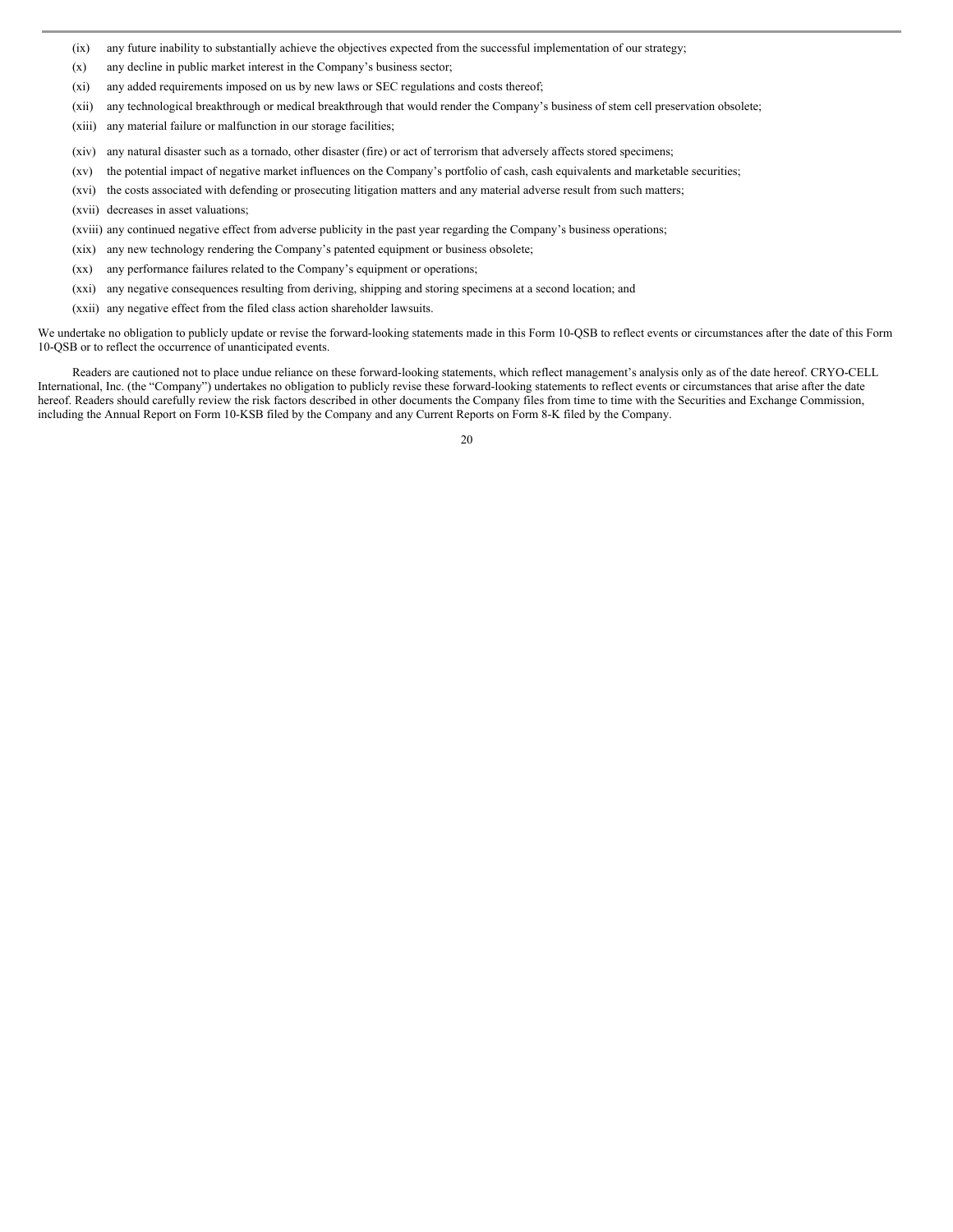## <span id="page-20-0"></span>**PART II - OTHER INFORMATION**

## <span id="page-20-1"></span>**ITEM 1. LEGAL PROCEEDINGS**

Incorporated by reference to Part I. Financial Statements-Notes to Condensed Consolidated Financial Statements – Note 3.

## <span id="page-20-2"></span>**ITEM 2. CHANGES IN SECURITIES**

None.

## <span id="page-20-3"></span>**ITEM 3. DEFAULTS UPON SENIOR SECURITIES**

None.

## <span id="page-20-4"></span>**ITEM 4. SUBMISSION OF MATTERS TO A VOTE OF SECURITY HOLDERS**

None.

## <span id="page-20-5"></span>**ITEM 5. OTHER INFORMATION**

None.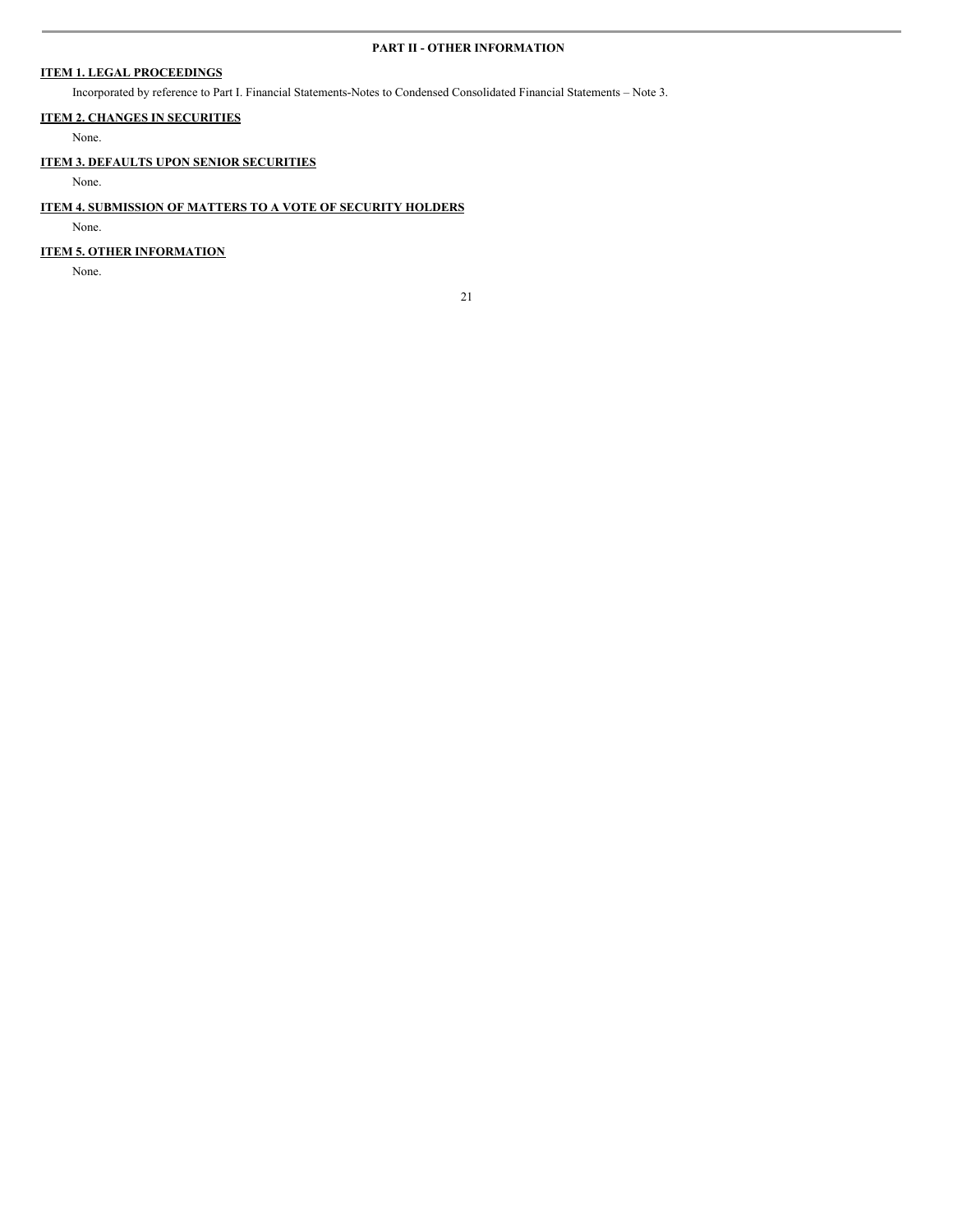## <span id="page-21-0"></span>**ITEM 6. EXHIBITS AND REPORTS ON FORM 8-K**

(a) Exhibits

- 31.1 Certification of CEO Pursuant to Section 302 of the Sarbanes-Oxley Act of 2002.
- 31.2 Certification of CFO Pursuant to Section 302 of the Sarbanes-Oxley Act of 2002.
- 32.1 Certification Pursuant to 18 U.S.C. Section 1350, as Adopted Pursuant to Section 906 of the Sarbanes-Oxley Act of 2002.

#### (b) Reports on Form 8-K.

Form 8-K filed on February 25, 2004, reporting under Item 9 the settlement of the Company's lawsuit against Life Sciences.

Form 8-K filed on March 1, 2004, reporting under Items 7 and 12 the results of operations and financial conditions for the fiscal year ended November 30, 2003.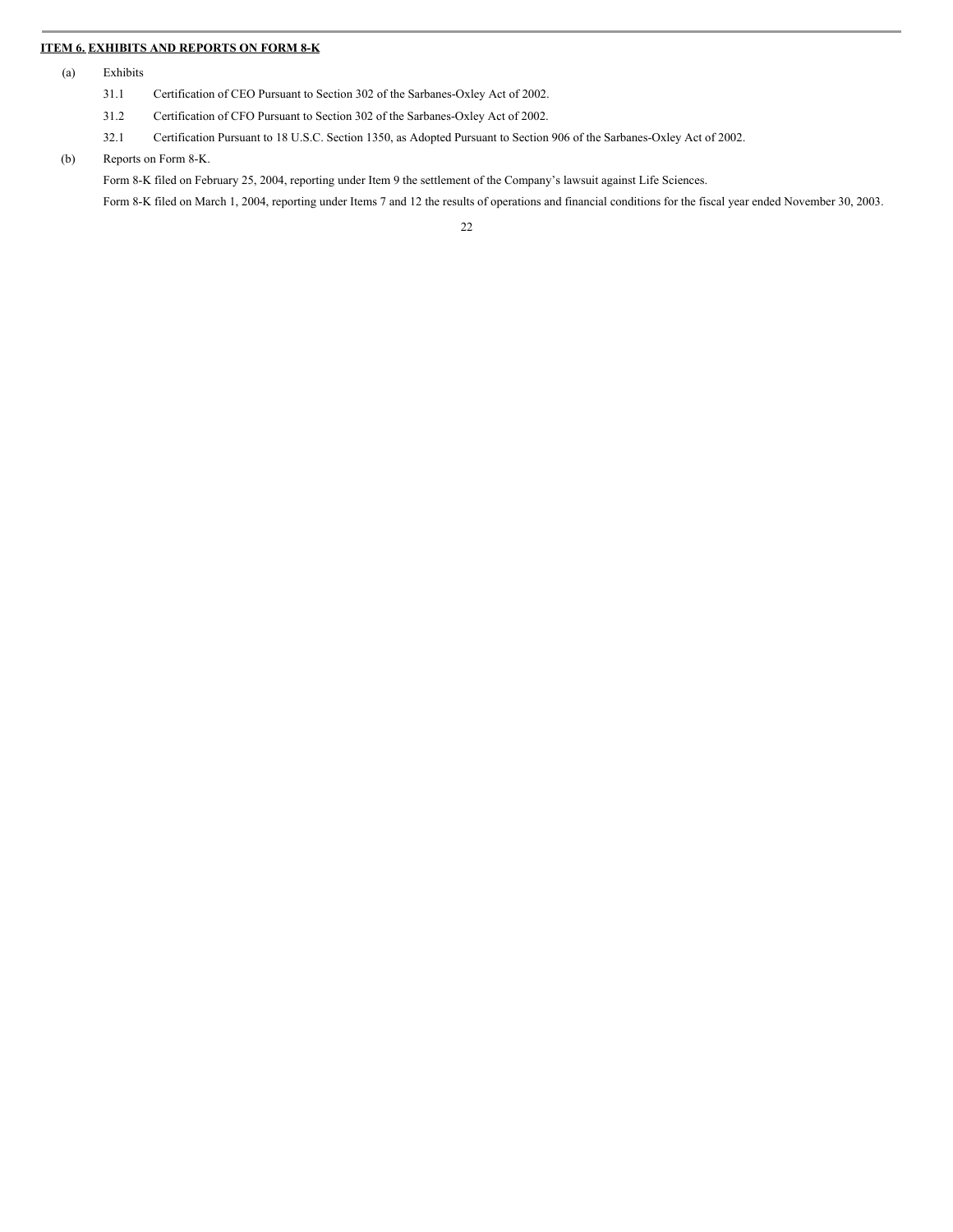## <span id="page-22-0"></span>**SIGNATURES**

Pursuant to the requirements of the Securities Exchange Act of 1934, the Registrant has duly caused this report to be signed on its behalf by the undersigned thereunto duly authorized.

## CRYO-CELL INTERNATIONAL, INC.

/s/ MERCEDES WALTON

Mercedes Walton Interim Chief Executive Officer

CRYO-CELL International, Inc.

 $/\mathrm{s}/$  JILL TAYMANS

Jill M. Taymans Vice President, Finance

Date: April 13, 2004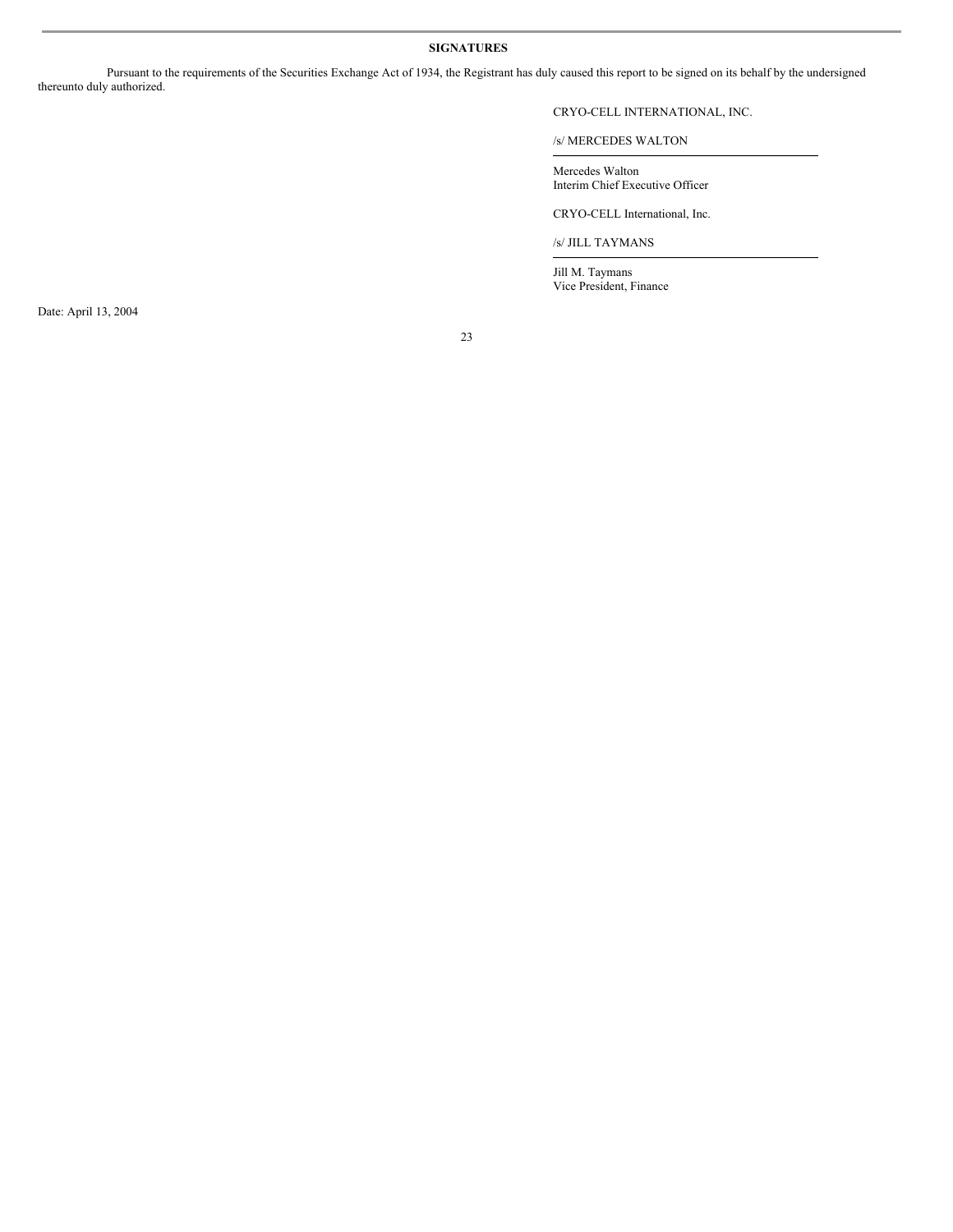## CERTIFICATION OF CHIEF EXECUTIVE OFFICER

I, Mercedes Walton, certify that:

- 1. I have reviewed this quarterly report on Form 10-QSB of CRYO-CELL International, Inc. (the "Registrant");
- 2. Based on my knowledge, this report does not contain any untrue statement of a material fact or omit to state a material fact necessary to make the statements made, in light of the circumstances under which such statements were made, not misleading with respect to the period covered by this report;
- 3. Based on my knowledge, the financial statements, and other financial information included in this report, fairly present in all material respects the financial condition, results of operations and cash flows of the registrant as of, and for, the periods presented in this report;
- 4. The Registrant's other certifying officer(s) and I are responsible for establishing and maintaining disclosure controls and procedures (as defined in Exchange Act Rules 13a-15(e) and 15d-15(e)) for the Registrant and have:

(a) Designed such disclosure controls and procedures, or caused such disclosure controls and procedures to be designed under our supervision, to ensure that material information relating to the Registrant, including its consolidated subsidiaries, is made known to us by others within those entities, particularly during the period in which this quarterly report is being prepared;

(b) Evaluated the effectiveness of the Registrant's disclosure controls and procedures and presented in this report our conclusions about the effectiveness of the disclosure controls and procedures, as of the end of the period covered by this report based on such evaluation; and

(c) disclosed in this report any change in the Registrant's internal control over financial reporting that occurred during the Registrant's most recent fiscal quarter that has materially affected, or is reasonably likely to materially affect, the Registrant's internal control over financial reporting;

5. The Registrant's other certifying officer(s) and I have disclosed, based on our most recent evaluation of internal control over financial reporting, to the Registrant's auditors and the audit committee of the Registrant's board of directors (or persons performing the equivalent functions):

(a) All significant deficiencies and material weaknesses in the design or operation of internal control over financial reporting which are reasonably likely to adversely affect the Registrant's ability to record, process, summarize and report financial information; and

(b) Any fraud, whether or not material, that involves management or other employees who have a significant role in the Registrant's internal control over financial reporting.

Dated: April 13, 2004 /s/ Mercedes Walton

Mercedes Walton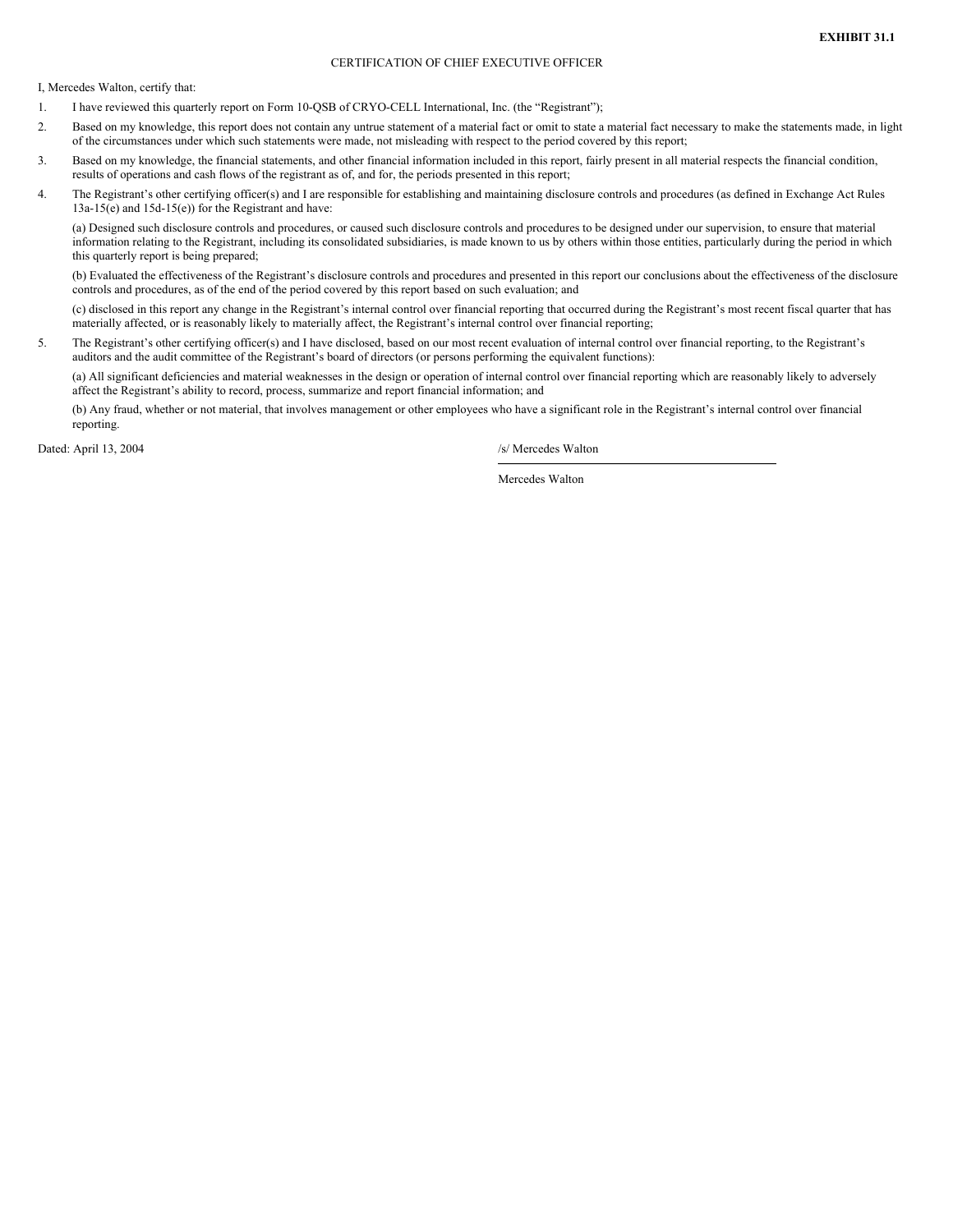#### CERTIFICATION OF CHIEF FINANCIAL OFFICER

I, Jill M. Taymans, certify that:

- 1. I have reviewed this quarterly report on Form 10-QSB of CRYO-CELL International, Inc. (the "Registrant");
- 2. Based on my knowledge, this report does not contain any untrue statement of a material fact or omit to state a material fact necessary to make the statements made, in light of the circumstances under which such statements were made, not misleading with respect to the period covered by this report;
- 3. Based on my knowledge, the financial statements, and other financial information included in this report, fairly present in all material respects the financial condition, results of operations and cash flows of the registrant as of, and for, the periods presented in this report;
- 4. The Registrant's other certifying officer(s) and I are responsible for establishing and maintaining disclosure controls and procedures (as defined in Exchange Act Rules 13a-15(e) and 15d-15(e)) for the Registrant and have:

(a) Designed such disclosure controls and procedures, or caused such disclosure controls and procedures to be designed under our supervision, to ensure that material information relating to the Registrant, including its consolidated subsidiaries, is made known to us by others within those entities, particularly during the period in which this quarterly report is being prepared;

(b) Evaluated the effectiveness of the Registrant's disclosure controls and procedures and presented in this report our conclusions about the effectiveness of the disclosure controls and procedures, as of the end of the period covered by this report based on such evaluation; and

(c) disclosed in this report any change in the Registrant's internal control over financial reporting that occurred during the Registrant's most recent fiscal quarter that has materially affected, or is reasonably likely to materially affect, the Registrant's internal control over financial reporting;

5. The Registrant's other certifying officer(s) and I have disclosed, based on our most recent evaluation of internal control over financial reporting, to the Registrant's auditors and the audit committee of the Registrant's board of directors (or persons performing the equivalent functions):

(a) All significant deficiencies and material weaknesses in the design or operation of internal control over financial reporting which are reasonably likely to adversely affect the Registrant's ability to record, process, summarize and report financial information; and

(b) Any fraud, whether or not material, that involves management or other employees who have a significant role in the Registrant's internal control over financial reporting.

Dated: April 13, 2004 /s/ Jill M. Taymans

Jill M. Taymans